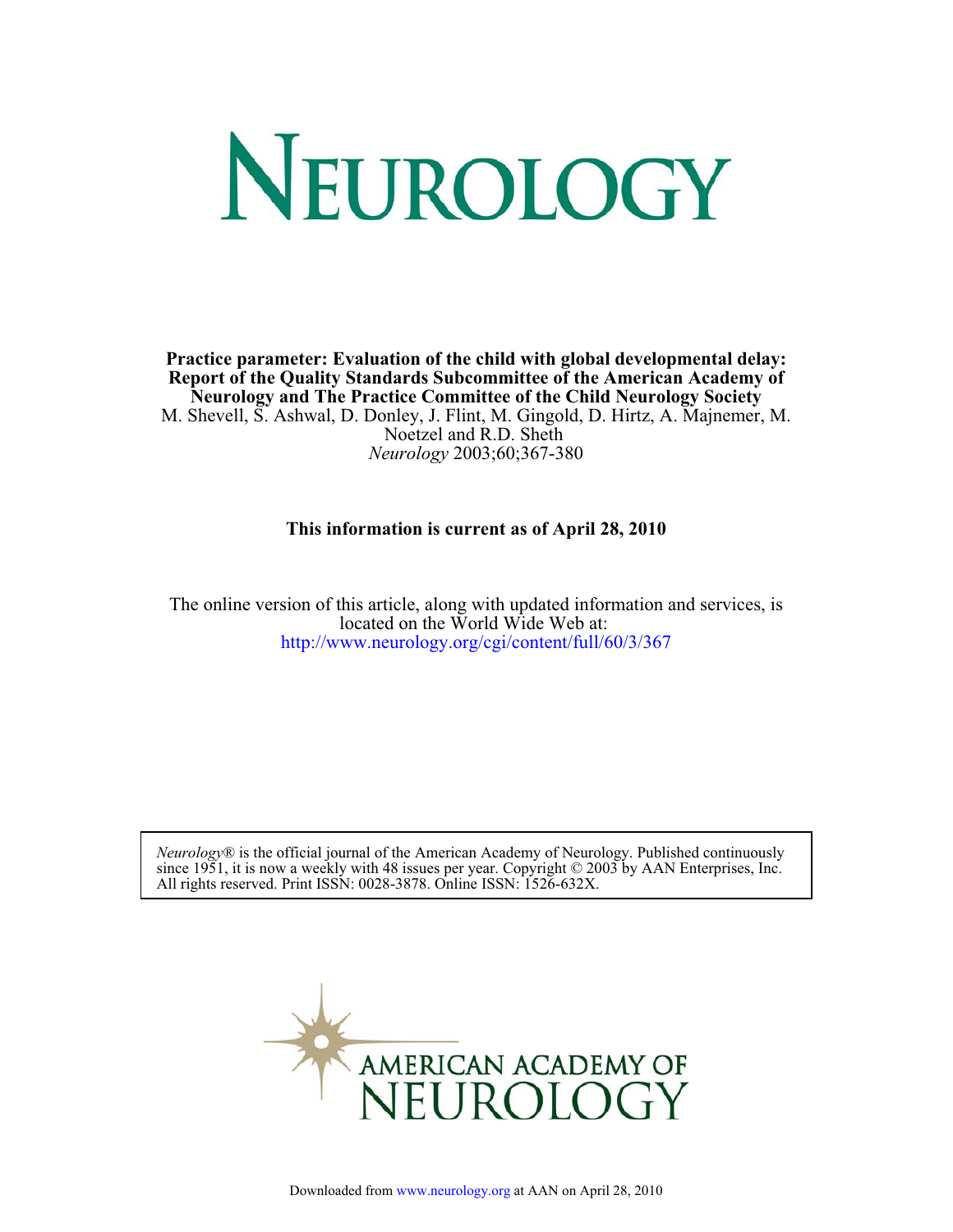**Special Article**



# **Report of the Quality Standards Subcommittee of the American Academy of Neurology and The Practice Committee of the Child Neurology Society**

M. Shevell, MD; S. Ashwal, MD; D. Donley, MD; J. Flint, MD; M. Gingold, MD; D. Hirtz, MD; A. Majnemer, PhD; M. Noetzel, MD; and R.D. Sheth, MD

**Abstract—***Objective:* To make evidence-based recommendations concerning the evaluation of the child with a nonprogressive global developmental delay. *Methods:* Relevant literature was reviewed, abstracted, and classified. Recommendations were based on a four-tiered scheme of evidence classification. *Results:* Global developmental delay is common and affects 1% to 3% of children. Given yields of about 1%, routine metabolic screening is not indicated in the initial evaluation of a child with global developmental delay. Because of the higher yield (3.5% to 10%), even in the absence of dysmorphic features or features suggestive of a specific syndrome, routine cytogenetic studies and molecular testing for the fragile X mutation are recommended. The diagnosis of Rett syndrome should be considered in girls with unexplained moderate to severe developmental delay. Additional genetic studies (e.g., subtelomeric chromosomal rearrangements) may also be considered in selected children. Evaluation of serum lead levels should be restricted to those children with identifiable risk factors for excessive lead exposure. Thyroid studies need not be undertaken (unless clinically indicated) if the child underwent newborn screening. An EEG is not recommended as part of the initial evaluation unless there are historical features suggestive of epilepsy or a specific epileptic syndrome. Routine neuroimaging, with MRI preferred to CT, is recommended particularly if abnormalities are found on physical examination. Because of the increased incidence of visual and auditory impairments, children with global developmental delay may undergo appropriate visual and audiometric assessment at the time of diagnosis. *Conclusions:* A specific etiology can be determined in the majority of children with global developmental delay. Certain routine screening tests are indicated and depending on history and examination findings, additional specific testing may be performed.

NEUROLOGY 2003;60:367–380

AMERICAN ACADEMY OF NEUROLOGY

Developmental disabilities are a group of related chronic disorders of early onset estimated to affect 5% to 10% of children.1,2 Global developmental delay is a subset of developmental disabilities defined as

significant delay in two or more of the following developmental domains: gross/fine motor, speech/language, cognition, social/personal, and activities of daily living.3-7 Global developmental delay describes

This statement has been endorsed by the Child Neurology Society.

Received May 15, 2002. Accepted in final form July 16, 2002.

Address correspondence and reprint requests to Dr. Stephen Ashwal, Department of Pediatrics, Loma Linda University School of Medicine, 11175 Coleman Pavilion, Loma Linda, CA 92350; e-mail: sashwal@ahs.llumc.edu; or Wendy Edlund, American Academy of Neurology, 1080 Montreal Avenue, St. Paul, MN 55116; e-mail: wedlund@aan.com

> Copyright © 2003 by AAN Enterprises, Inc. **367** Downloaded from www.neurology.org at AAN on April 28, 2010

QSS Educational Statement: The Quality Standards Subcommittee (QSS) of the American Academy of Neurology seeks to develop scientifically sound, clinically relevant practice parameters for the practice of neurology. Practice parameters are strategies for patient management that assist physicians in clinical decision making. They consist of one or more specific recommendations based on analysis of evidence of a specific clinical problem. These might include diagnosis, symptoms, treatment, or procedure evaluation.

From the Departments of Neurology/Neurosurgery and Pediatrics (Dr. Shevell) and School of Physical & Occupational Therapy (Dr. Majnemer), McGill University; Division of Pediatric Neurology (Dr. Shevell), Montreal Children's Hospital, Montreal, Canada; Department of Pediatrics (Dr. Ashwal), Loma Linda University, Loma Linda, CA; private practice (Dr. Donley), Traverse City, MI; Division of Psychiatry (Dr. Flint), Wellcome Trust Centre for Human Genetics, University of Oxford, UK; private practice (Dr. Gingold), Morgantown, WV; National Institute of Neurological Disorders and Stroke (Dr. Hirtz), National Institutes of Health, Bethesda, MD; Departments of Pediatrics & Neurology (Dr. Noetzel), Washington University School of Medicine, St. Louis, MO; and Departments of Pediatrics & Neurology (Dr. Sheth), University of Wisconsin at Madison.

Approved by the AAN Quality Standards Subcommittee April 16, 2002. Approved by the AAN Practice Committee August 3, 2002. Approved by the AAN Board of Directors October 19, 2002.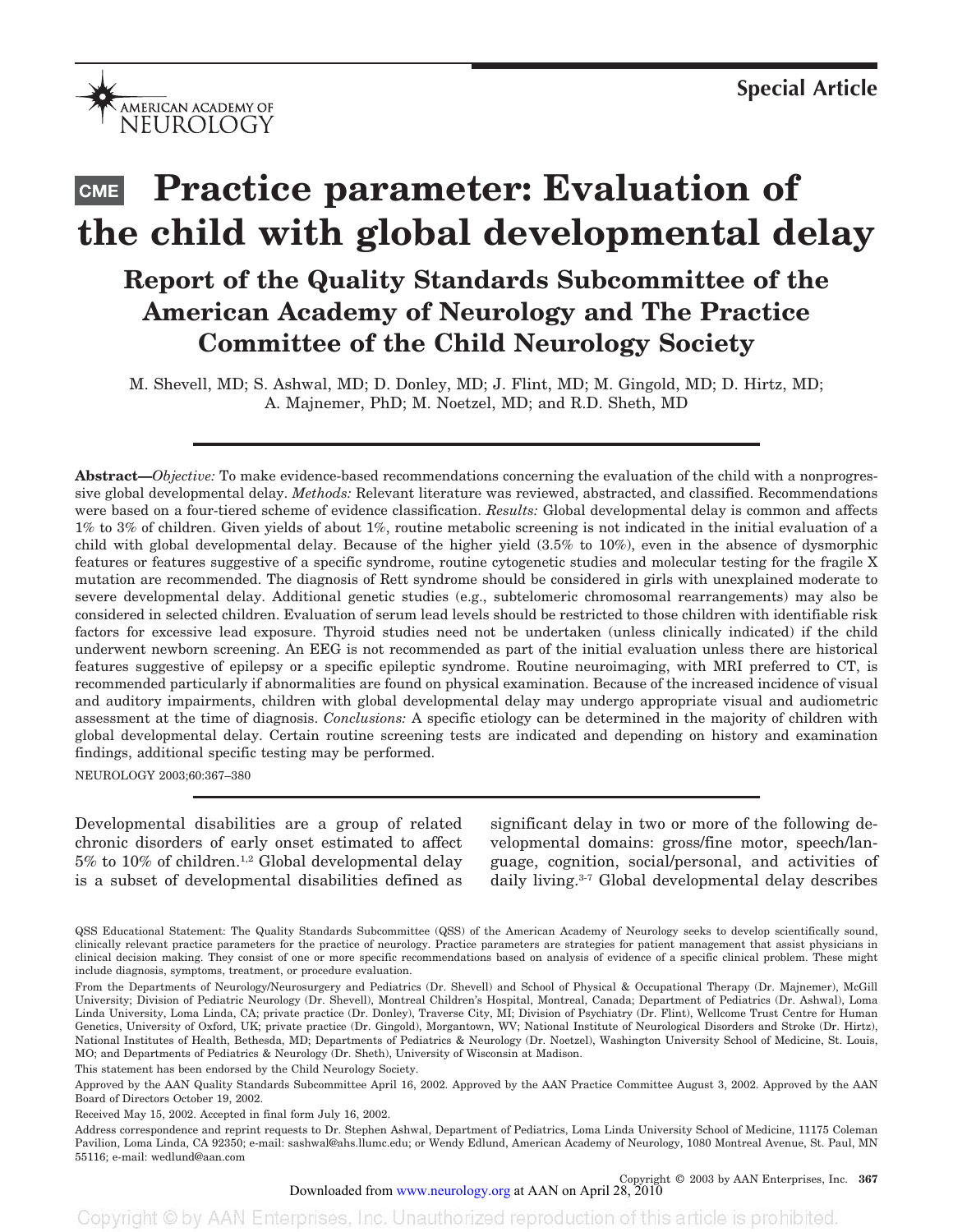a clinical presentation that has a heterogeneous etiologic profile and is associated with age-specific deficits in adaptation and learning skills. Those deficits are evident in comparison with the skills attainment of chronological peers. Significant delay is defined as performance two standard deviations or more below the mean on age-appropriate, standardized normreferenced testing. The term global developmental delay is usually reserved for younger children (i.e., typically less than 5 years of age), whereas the term mental retardation is usually applied to older children when IQ testing is more valid and reliable. $4-13$ 

A child with the clinical picture of global developmental delay is not necessarily destined to be mentally retarded. Infants and children may have global developmental delay owing to conditions such as cerebral palsy, certain neuromuscular disorders, and other conditions such as early environmental deprivation, yet when they are old enough to measure cognitive level they do not score in the mentally retarded range. The diagnosis of mental retardation, according to the American Association of Mental Retardation8 and the *Diagnostic and Statistical Manual of Mental Disorders, 4th ed., text revision*, 11 requires accurate and valid assessment of intelligence, which is generally not possible in infants and young children<sup>8</sup> in addition to deficits in adaptive function. Available valid instruments for assessing intelligence (such as the Stanford-Binet or Wechsler Preschool Primary Scale of Intelligence) are not generally applicable under age 3 years.<sup>12</sup>

The precise prevalence of global developmental delay is unknown. Estimates of 1% to 3% of children younger than 5 years are reasonable given the prevalence of mental retardation in the general population.<sup>14</sup> Based on approximately 4 million annual births in the United States and Canada, between 40,000 and 120,000 children born each year in these two countries will manifest global developmental delay.

Developmental surveillance is recognized as an integral component of pediatric care.15 Professional organizations dedicated to the medical care of children recommend routine monitoring of a child's developmental progress.15,16 Formal screening, together with reliance on parental reporting measures, constitutes the primary means by which children with global developmental delay are identified.17 In addition, children possessing either biologic or social risk factors for later developmental delay are often targeted through specific follow-up programs that incorporate routine periodic assessments evaluating developmental performance.18 Environmental influences such as culture, parental skills, neglect, and opportunity may modify the cause's expression as well as the detection and diagnosis of global developmental delay. Accumulating evidence also demonstrates the benefits of early intervention through a variety of programs (e.g., Head Start) with respect to shortterm outcomes<sup>19</sup> and suggests that early diagnosis of a child with global delay may improve outcome.

Initial screening is important not only in identify-

ing children with developmental delay but also is the first step in determining whether a child has global delay, a language disorder, or an autistic spectrum disorder. This parameter is focused specifically on the child who has global developmental delay. Previous parameters have reviewed the evaluation of children and adolescents with language disorders<sup>20</sup> and autistic spectrum disorders.21

Identification of a globally delayed young child by routine pediatric screening in the first years of life mandates a careful search for an underlying etiology.22 This search is usually initiated by the primary care physician and frequently requires referral to either a child neurologist or developmental pediatrician.7,23 Accurate etiologic determination, despite the fact that many disorders have no specific therapeutic interventions, has specific implications regarding treatment, prognosis, ongoing medical management of associated conditions, assessment of recurrence risk, counseling of families if there is a risk of recurrence, and implementation of prevention programs.7,14,24 Determining causality also empowers the affected family in planning for their child and limits further unnecessary testing.25

Estimates of the etiologic yield (10% to 81%) in children with global developmental delay/mental retardation are highly variable.7,14,24-29 The reported variability in diagnostic yield can be attributed to differences in a variety of factors including sample population characteristics, severity of delay in the children studied, extent of diagnostic investigations, and technological advances over time, especially with respect to genetic and neuroimaging techniques. Considerable uncertainty exists among practitioners evaluating young children with global developmental delay with respect to the appropriate extent of laboratory investigations and referral for ancillary services.24,30,31 Laboratory investigations should be undertaken only after a comprehensive history and physical examination are undertaken. One prospective (17.2% yield) and two retrospective (19.1%, 34.2%) studies have shown that the etiology of developmental delay can be established on the basis of the history and examination.7,28,29

This practice parameter reviews available evidence concerning the value of diagnostic testing in the initial evaluation of a young child with a global developmental delay that is static, nonprogressive, and has no clear etiology. Based on this evidence, specific recommendations for each testing modality are provided.

**Description of process.** Literature searches were conducted with the assistance of the University of Minnesota Biomedical Information Services for relevant articles published from 1980 to 2000. Databases searched included MEDLINE, Healthstar, ERIC, and CI-NAHL. Depending on the particular diagnostic test/ ancillary service of interest, key words/phrases included the following: mental retardation, developmental delay, developmental disability, neurodevel-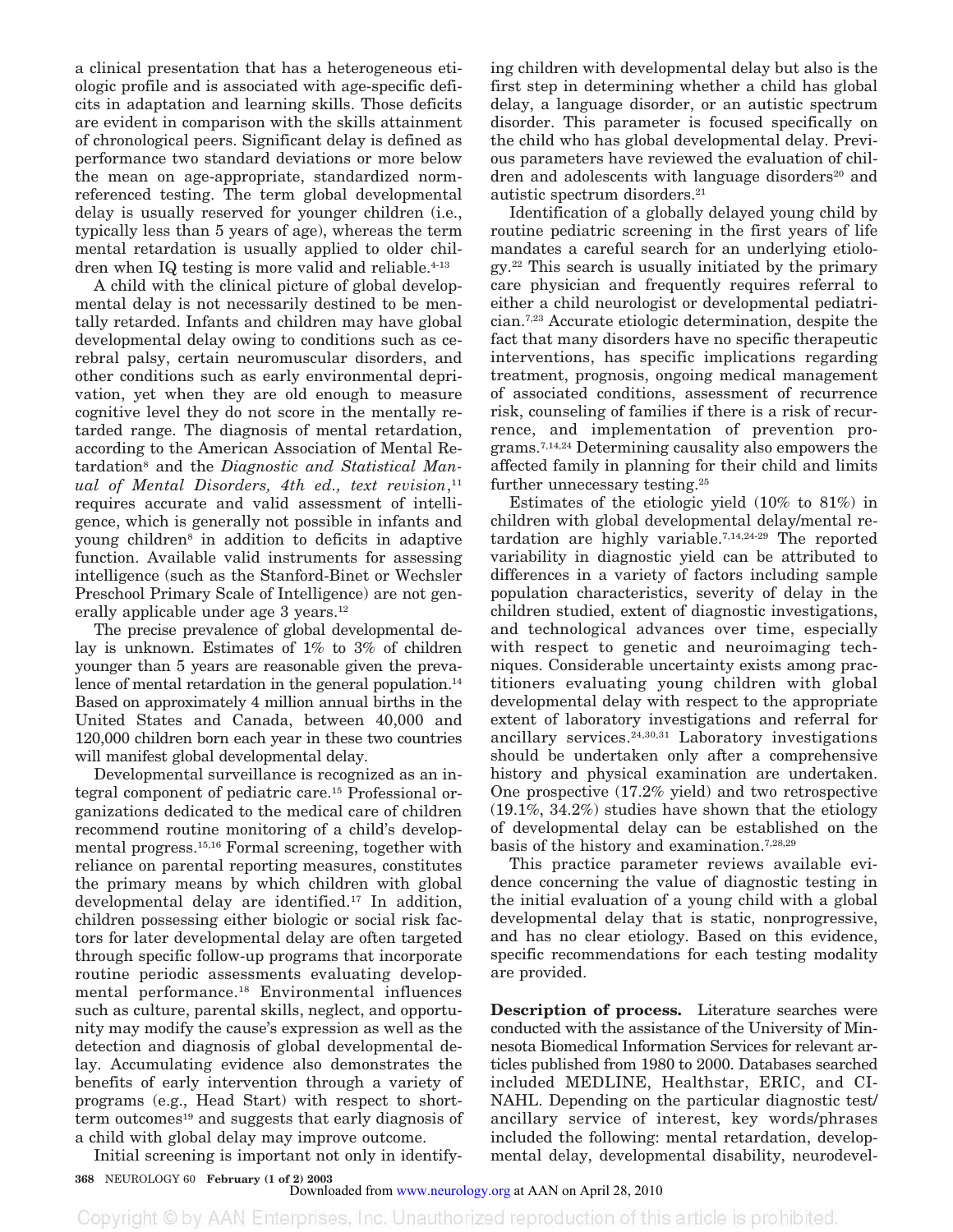opmental delay, physical therapy, occupational therapy, speech therapy, audiology, ophthalmology, and psychometric evaluation. Searches were restricted to the English language under the subheading of infant and child.

Individual committee members reviewed titles and abstracts so identified for content and relevance. Articles dealing with investigations in developmental delay with reference to determining a possible etiology were selected for further detailed review. From the bibliographies of several articles selected for review, additional articles thought to be relevant were identified at the discretion of committee members. A bibliography of the 160 articles identified and reviewed for preparation of this parameter is available at the American Academy of Neurology website (http://www.aan.com/). Relevant position papers were also sought from professional organizations, including the consensus statement of the American College of Medical Genetics on the evaluation of mental retardation.32

Each article was reviewed, abstracted, and classified by a committee member. A four-tiered classification scheme for diagnostic evidence recently approved by the Quality Standards Subcommittee was utilized as part of this assessment (Appendix 2). Depending on the strength of this evidence it was decided whether specific recommendations could be made, and if so, the level of strength of these recommendations (Appendix 3). Evidence pertinent to each diagnostic test followed by the committee's evidenced-based recommendations are presented. The committee selected a value of 1% as a clinically meaningful cutoff point for diagnostic yield. Thus if the diagnostic yield of a test was less than 1% it was felt that this test should not be performed on a routine basis whereas tests with yields greater than 1% should be considered.

*What is the diagnostic yield of metabolic and genetic investigations in children with global developmental delay?* Evidence. Laboratory investigations relevant to the possible ascertainment of an underlying etiology include metabolic studies that screen for specific inborn errors of metabolism, cytogenetic and molecular tests that employ various techniques, and screening for chronic lead poisoning and hypothyroidism.

*Metabolic studies.* Two class III studies (table 1) involving 2,655 patients have evaluated the diagnostic yield of screening for metabolic disorders in institutionalized populations of individuals with presumed significant global developmental delay or mental retardation.<sup>34,35</sup> A diagnostic yield of  $0.6\%$ <sup>34</sup> and  $1.3\%$ <sup>35</sup> was obtained utilizing nonselective screening protocols. A class II population-based study from Finland on four successive birth cohorts of children born between 1969 and 1972 employed a standardized metabolic screening protocol in children identified to have severe mental retardation.33 The results yielded a frequency of 5% for identified inherited metabolic diseases, attributed by the study's authors to the patient's "Finnish disease heritage," which may be specific to a relatively homoge-

*Table 1 Metabolic testing in children with global developmental delay*

| Reference | Class | N     | Results (% patients with abnormal<br>screening)                                                      |
|-----------|-------|-------|------------------------------------------------------------------------------------------------------|
| 33        | H     | 151   | 26% for mild delay; 77% for severe<br>delay; genetic etiology in 28%,<br>5% were metabolic disorders |
| 34        | Ш     | 1,087 | 0.6%; standardized biochemical<br>screening                                                          |
| 35        | Ш     | 1,568 | 1.3%; standardized biochemical<br>screening                                                          |
| 7         | HН    | 60    | 63% with all testing but less than<br>1% for metabolic testing                                       |
| 36        | HН    | 281   | $<5\%$ ; nonstandardized evaluation;<br>etiologic yield of 72% for whole<br>group                    |
| 28        | Ш     | 99    | $\leq 5\%$ even on an indicated basis                                                                |
| 37        | HН    | 118   | 13.6% using stepwise rather than<br>routine screening protocol                                       |

neous and isolated population. A class III study from Israel36 and a class IV study of heterogeneous North American children with global developmental delay<sup>7</sup> highlighted that the diagnostic yield for metabolic testing was about 1% even within the context of a history or examination suggestive of a possible underlying metabolic disorder. A more recent class II prospective study from the same group of investigators confirmed a yield of less than 5% even on an indicated (i.e., family history, parental consanguinity) basis.<sup>28</sup> Typically metabolic screening in these studies involved amino and organic acids together with a determination of serum ammonia and lactate levels.

Neonatal screening programs for metabolic disorders (varying in testing but typically involving amino and organic acids and thyroid function) identify infants with conditions that are associated with global developmental delay.32 These have decreased the number of children who present with undiagnosed global developmental delay and thus decrease the yield of metabolic testing in this particular population done later in life. The advent of tandem mass spectrometry has further increased the yield of neonatal screening programs (i.e., universal newborn screening).38-40 Although the yield from metabolic testing is low, one issue that needs consideration is whether a treatable condition that was not detected using a neonatal screening program would be missed. Most children with an inborn error of metabolism have other symptoms (e.g., failure to thrive, developmental regression, episodic decompensation) or physical findings (e.g., hepatosplenomegaly, coarse facial features) that prompt diagnostic testing, making the likelihood of not diagnosing a treatable condition presenting just with symptoms of global developmental delay quite low.32,35 In addition, nonspecific and nondiagnostic abnormalities are fre-

**February (1 of 2) 2003** NEUROLOGY 60 **369**

Downloaded from www.neurology.org at AAN on April 28, 2010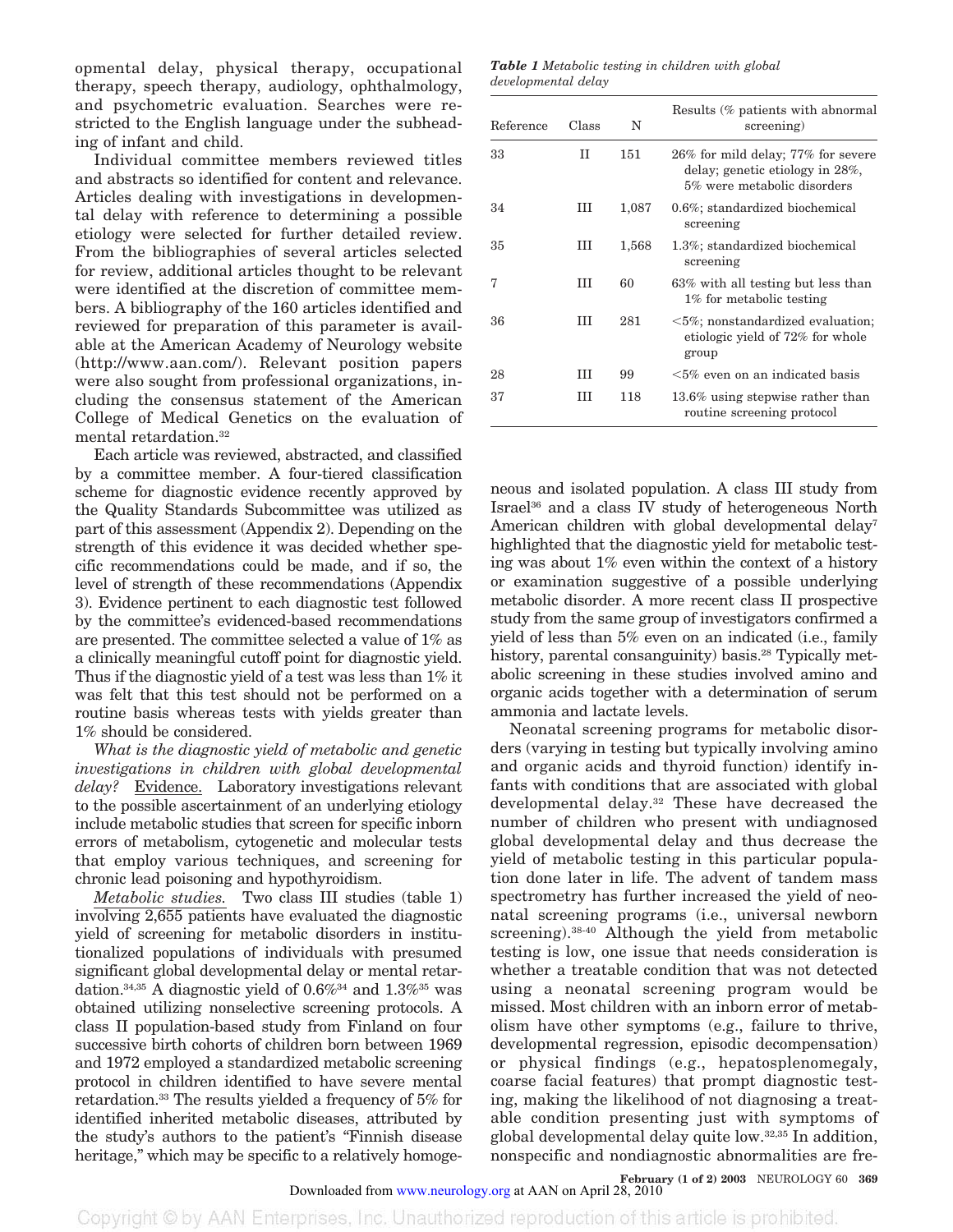quently found when routine metabolic screening is performed and often lead to additional extensive and expensive laboratory testing.32

Also to be considered is the potential role of doing focused, selective, or sequential (i.e., based on results of prior testing) rather than routine metabolic screening.<sup>32</sup> Using this approach, tests would be ordered if there were specific features in the history or examination to suggest a specific group of metabolic disorders (i.e., focused or selective evaluation) or, if tests were ordered, based on doing those with the greatest yield first and then if negative ordering the next level of testing that has a lower diagnostic yield (sequential). Few data are available that address this question except for a recent class III report of 118 children that used a stepwise rather than a routine screening approach. This study found a diagnostic yield of 13.6%, which is much higher than that reported using routine screening of all patients with undiagnosed global developmental delay.37 Findings on physical (dysmorphology, organomegaly), neurologic, and ophthalmologic examination as well as the results of basic laboratory screening tests were used to decide additional targeted tests that were performed.

*Conclusions.* Routine screening for inborn errors of metabolism in children with global developmental delay has a yield of about 1% that can, in particular situations such as relatively homogeneous and isolated populations or if there are clinical indicators, increase up to 5%. When stepwise screening is performed the yield may increase to about 14%.

*Cytogenetic studies.* Six class III studies (table 2, top) have addressed the yield of cytogenetic testing (karyotype) in individuals with global developmental delay/mild to moderate mental retardation. These studies, encompassing 3,672 patients, in almost all of whom the etiology of developmental delay was not evident, documented a frequency of cytogenetic abnormalities of 2.93%,<sup>41</sup> 3.9%,<sup>42</sup> 4.7%,<sup>43</sup> 5.4%,<sup>44</sup> 7.1%,<sup>28</sup> and 11.6%.29 The overall yield was 3.7% and some of the more common cytogenetic abnormalities found included Down syndrome, sex chromosome aneuploidies (47, XXY), fragile X syndrome, and unbalanced translocations/deletion syndromes. In one of these studies, the presence of two or more dysmorphic features was associated with a higher yield of cytogenetic abnormalities  $(20\%)$ .<sup>42</sup> One of these class III studies28 involving 99 children found a similar yield whether testing was performed on an indicated or screening basis. Two retrospective class IV studies involving 230 children identified yields of 3.5%45 and 10%7 on routine cytogenetic testing in children with global developmental delay. Technical issues related to the type and resolution of specific cytogenetic studies have been reviewed in the 1997 American College of Medical Genetics consensus report.32

*Fragile X studies.* Fragile X syndrome, due to a mutation of the *FMR1* gene, represents the most common inherited disorder causing global developmental delay and merits special diagnostic attention.

*Table 2 Cytogenetic and fragile X testing in children with global developmental delay*

| Reference                                                | Class     | N     | $Results*$                                                                                                                 |
|----------------------------------------------------------|-----------|-------|----------------------------------------------------------------------------------------------------------------------------|
| Studies reporting cytogenetic and fragile X testing      |           |       |                                                                                                                            |
| 41                                                       | Ш         | 2,757 | $2.93\%$ (2.61% also had FraX)                                                                                             |
| 42                                                       | Ш         | 256   | 3.9%                                                                                                                       |
| 43                                                       | Ш         | 274   | $4.7\%$ (9.1% also had FraX)                                                                                               |
| 44                                                       | Ш         | 166   | 5.4%                                                                                                                       |
| 28                                                       | Ш         | 99    | 7.1%                                                                                                                       |
| 29                                                       | Ш         | 120   | 11.6% $(2.3%$ also had FraX)                                                                                               |
| 7                                                        | <b>IV</b> | 60    | 10%                                                                                                                        |
| 45                                                       | <b>IV</b> | 170   | 3.5%                                                                                                                       |
| Studies reporting data primarily on fragile X prevalence |           |       |                                                                                                                            |
| 47                                                       | H         | 1,581 | $0.7\%$ FraX overall with 1.0% in<br>males, 0.3% in females, and<br>7.6% in males with clinically<br>pre-selected criteria |
| 48                                                       | H         | 80    | $0\%$ females with $FraX$                                                                                                  |
| 49                                                       | H         | 20    | $0\%$ females with $FraX$                                                                                                  |
| 50                                                       | H         | 278   | $0.3\%$ females with FraX                                                                                                  |
| 51                                                       | H         | 128   | 3.9% females with FraX                                                                                                     |
| 52                                                       | H         | 50    | 4.0% females with FraX                                                                                                     |
| 53                                                       | H         | 194   | 4.1% females with FraX                                                                                                     |
| 54                                                       | H         | 35    | 11.4% females with FraX                                                                                                    |
| 55                                                       | Ш         | 103   | $3.9\%$ FraX                                                                                                               |
| 56                                                       | IV        | 4,940 | $5.3\%$ FraX                                                                                                               |

 $*$  For references 7, 28, 29, and 41–45 (top of table), % of patients with abnormal results on cytogenetic studies; for references 48 –56 (bottom of table), % of patients with fragile X (FraX).

Four forms of the CGG trinucleotide repeat have been described: normal (6 to 40 repeats), intermediate (41 to 60 repeats), premutation (61 to 200 repeats), and full mutation  $(>200$  to 230 repeats). Prevalence of the full mutation associated with developmental delay ranges from 1 per 3,717 to 8,918 males in the general population whereas prevalence of the premutation is approximately 1 per 1,000. In females, prevalence of the full mutation based on large population studies has not yet been reported but the premutation or carrier rate is estimated to be between 1 per 246 to 468 individuals in the general population.46

Table 2 summarizes data on clinical studies related to the prevalence of fragile X syndrome. Two class III studies totaling 2,877 patients with undiagnosed developmental delay found incidences of *FMR1* mutations in  $2.3\%$ <sup>29</sup> and  $2.61\%$ <sup>41</sup> of these populations. One class IV comprehensive analysis of 16 studies evaluating 4,940 males with mental retardation and/or autistic features found a pooled average incidence of 5.3% for fragile X syndrome using older methods of laboratory study.<sup>56</sup> Prevalences in this study ranged from 0 to 19.5%. A class III prospective study of 103 males with moderate to severe learning

**370** NEUROLOGY 60 **February (1 of 2) 2003**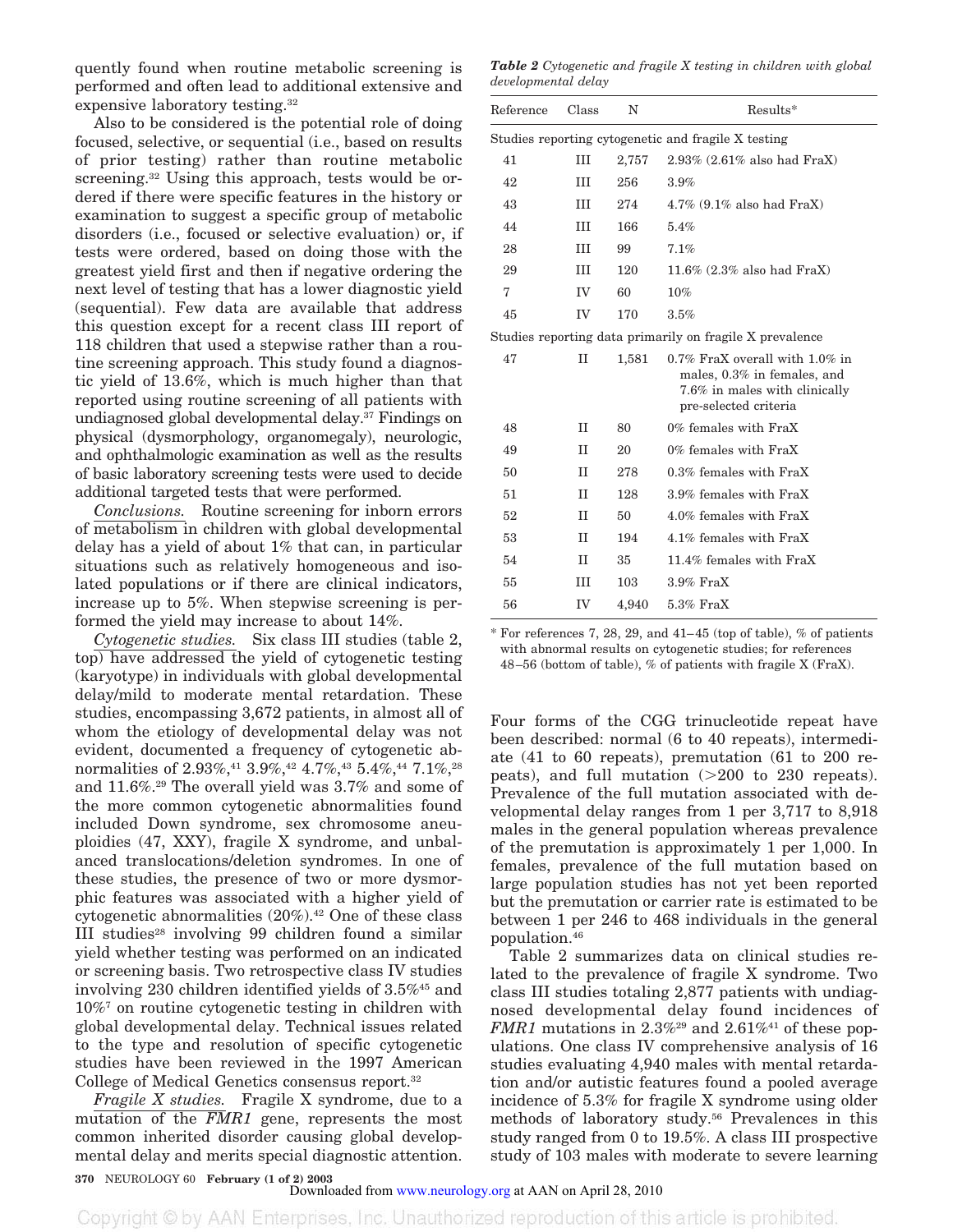difficulties yielded a 3.9% incidence among males for the *FMR1* mutation using molecular techniques.<sup>55</sup> Pooled data (see table 2, bottom) from seven studies involving 785 females with varying degrees of mental retardation found an incidence of the fragile X mutation of 2.5%.48-54 In a more recent study of 2,757 individuals with mental retardation, 2.6% had fragile X mutations and one-third of these individuals were female.41 Sisters of fragile X males are also more likely to have the fragile X mutation and if so are more likely to exhibit cognitive impairment, prominent ears, shyness, and poor eye contact.57

Molecular screening of the *FMR1* gene in a population of individuals derived from residential institutions, special schools, sheltered workshops, and group homes with mental retardation of unknown cause (1,581 individuals— 896 males, 685 females) resulted in a new diagnosis in 11 cases (0.7%) (class II study). $47$  In this study, utilizing a simple sevenitem checklist of clinical features in the males would have eliminated from molecular analysis 86% of the sample without loss of any newly diagnosed cases. These seven items included a family history of mental retardation, facial features including either a long jaw or high forehead, large and/or protuberant ears, hyperextensible joints, soft and velvety palmar skin with redundancy on the dorsum of the hand, enlargement of the testes, and personality attributes with initial shyness and lack of eye contact followed by friendliness and verbosity. Thus, clinical preselection increased the efficiency of molecular testing in males to a 7.6% yield.

*Testing for Rett syndrome.* Rett syndrome is currently believed to be one of the leading causes of global developmental delay/mental retardation in females and is caused by mutations in the X-linked gene encoding methyl-CpG-binding protein 2 (*MECP2*).58 About 80% of patients with Rett syndrome have *MECP2* mutations; however, *MECP2* mutations can occur without clinical features of this disorder. Patients with classic Rett syndrome appear to develop normally until 6 to 18 months of age, then gradually lose speech and purposeful hand use, and develop abnormal deceleration of head growth that may lead to microcephaly. Seizures, autistic-like behavior, ataxia, intermittent hyperventilation, and stereotypic hand movements occur in most patients. The prevalence of Rett syndrome in the general population is approximately 1 to 3 individuals per 10,000 live births59-61 and it has been estimated that there are approximately 10,000 individuals in the United States with this disorder.62 In institutionalized individuals with mental retardation, the incidence has been estimated at 2.5%.63 Rett syndrome was initially believed to occur primarily in females with severe developmental delay. Recent studies have shown that milder forms of this disorder occur in females and that males with more severe global delay have features similar to Rett syndrome seen in females.58,64 Currently there are insufficient data to estimate the prevalence of Rett syndrome variants in milder affected females or in males.

*Molecular screening for subtelomeric chromosomal rearrangements.* The value of molecular rather than cytogenetic screening for chromosomal rearrangements has been shown in a number of recent studies. Following an initial report<sup>65</sup> that up to  $6\%$  of children with moderate to severe developmental delay might have small rearrangements involving the ends of chromosomes (subtelomeric rearrangements), there has been considerable interest in determining whether molecular screening should become routine in cases of idiopathic developmental delay.66,67 Data from 11 class I and II studies involving 1,952 children are summarized in table 3.

Nine studies used fluorescence in situ hybridization (FISH) of subtelomeric probes to detect chromosomal rearrangements<sup>68-70,72,74-78</sup> and two studies used microsatellite markers.71,73 The latter approach is able to detect uniparental disomy (inheritance of both copies of one chromosome from the same parent). However, this technique makes only a small contribution (0.7%) to the etiology of idiopathic developmental delay.73

FISH screening of patients with moderate or severe developmental delay has demonstrated a relatively high yield. Abnormalities were detected in 6.8% of 840 patients with moderate or severe developmental delay compared to only 1.1% of 379 patients with mild retardation and 0.9% of 225 controls (see table 3). The presence of chromosomal abnormalities in control patients raises the possibility that a proportion of these abnormalities may not be the cause of mental retardation. In most cases this has been excluded by investigating the parents and observing whether the chromosomal anomaly segregates with the developmental delay.

Diagnostic yield in detecting subtelomeric chromosomal rearrangements may also be improved by selective screening. In a study of 29 patients with subtelomeric abnormalities, it was demonstrated that a five-item checklist (family history of developmental delay, prenatal onset of growth retardation, presence of two or more facial dysmorphic features, postnatal growth abnormalities [micro or macrocephaly, short or tall stature], and nonfacial and congenital abnormalities) increased the diagnostic yield.79

Conclusions. The accumulated data suggest that cytogenetic studies will be abnormal in 3.7% of children with global developmental delay, a yield that is likely to increase in the future as new techniques are employed. In mixed populations (both males and females), a yield of between 0.3% and 5.3% (average yield of 2.6%) has been demonstrated for fragile X testing. The higher range of this yield exists for testing among males. There is a suggestion that clinical preselection for the fragile X syndrome among males may improve diagnostic testing beyond routine screening. After Down syndrome, Rett syndrome is believed to be the most common cause of developmental delay in females.58 Although milder variants in females and more severe phenotypes in males recently have been recognized, estimates of their prev-

**February (1 of 2) 2003** NEUROLOGY 60 **371** Downloaded from www.neurology.org at AAN on April 28, 2010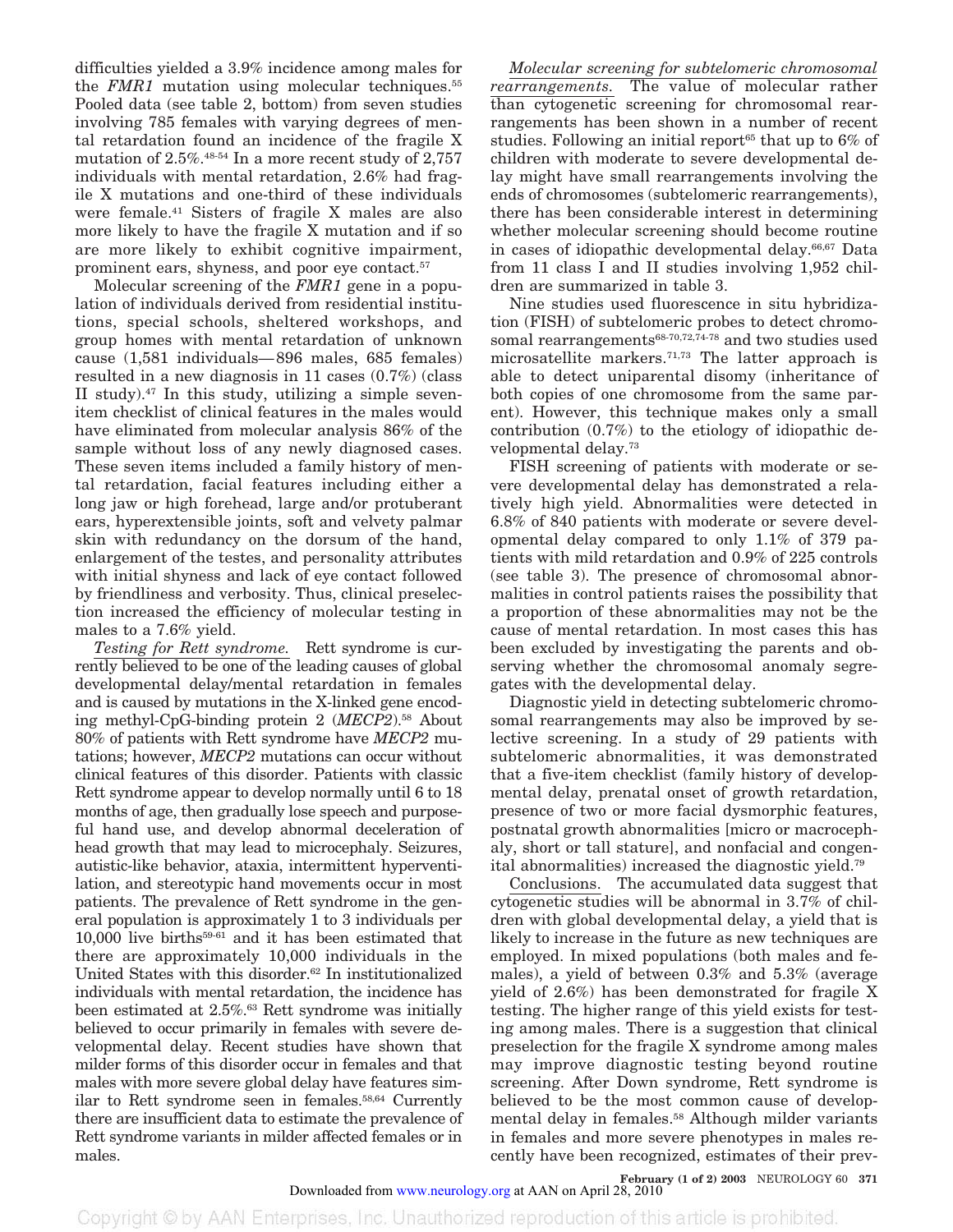*Table 3 Subtelomeric probe testing in children with global developmental delay*

| Reference | Class       | Level of mental<br>retardation | N                  | No. (%) of patients with significant<br>rearrangements |
|-----------|-------------|--------------------------------|--------------------|--------------------------------------------------------|
| 68        | I           | Controls                       | 75                 | $\overline{0}$                                         |
|           |             | Mild                           | 182                | 1(0.55)                                                |
|           |             | Moderate/severe                | 284                | 21(7.39)                                               |
| 69        | I           | Controls                       | $150^{\mathrm{*}}$ | $\boldsymbol{0}$                                       |
|           |             | Unspecified                    | 61                 | $\boldsymbol{0}$                                       |
|           |             | Mild                           | 82                 | $\boldsymbol{0}$                                       |
|           |             | Moderate/severe                | 46                 | $\boldsymbol{0}$                                       |
| 70        | $_{\rm II}$ | Unspecified                    | 27                 | 2(7.4)                                                 |
| 71        | $_{\rm II}$ | Moderate/severe                | 29                 | $2\dagger(6.89)$                                       |
| 72        | $\rm II$    | IQ < 60                        | 254                | $13*(5.12)$                                            |
| 73        | $_{\rm II}$ | Unspecified                    | 120                | 5(4.17)                                                |
| 74        | $\rm II$    | Mild                           | 44                 | $\boldsymbol{0}$                                       |
|           |             | Moderate/severe                | 117                | 13(11.11)                                              |
| 75        | $\rm II$    | Mild                           | 42                 | $\mathbf{0}$                                           |
|           |             | Moderate/severe                | 28                 | 1(3.57)                                                |
| 76        | $\rm II$    | Unspecified                    | 50                 | 3(6.0)                                                 |
| 77        | $\rm II$    | Mild                           | 29                 | 3(10.3)                                                |
|           |             | Moderate/severe                | 82                 | 7(8.5)                                                 |
| 78        | $\rm II$    | Unspecified                    | 250                | 9(3.6)                                                 |

Abnormalities were classified as significant if there was evidence that they caused retardation and nonsignificant when they appeared to be a polymorphism devoid of phenotypic consequences.

\* Two patients had nonsignificant rearrangements.

† One additional patient had uniparental disomy.

alence are not currently available. Subtelomeric chromosomal rearrangements have been found in 6.6% (0 to 11.1%) of patients with idiopathic moderate to severe developmental delay.

Recommendations.

- 1. Given the low yield of about 1%, routine metabolic screening for inborn errors of metabolism is not indicated in the initial evaluation of a child with global developmental delay provided that universal newborn screening was performed and the results are available for review. Metabolic testing may be pursued in the context of historical (parental consanguinity, family history, developmental regression, episodic decompensation) or physical examination findings that are suggestive of a specific etiology (or in the context of relatively homogeneous population groups) in which the yield approaches 5% (Level B; class II and III evidence). If newborn screening was not performed, if it is uncertain whether a patient had testing, or if the results are unavailable, metabolic screening should be obtained in a child with global developmental delay.
- 2. Routine cytogenetic testing (yield of 3.7%) is indicated in the evaluation of the child with developmental delay even in the absence of dysmorphic

features or clinical features suggestive of a specific syndrome (Level B; class II and III evidence).

- 3. Testing for the fragile X mutation (yield of 2.6%), particularly in the presence of a family history of developmental delay, may be considered in the evaluation of the child with global developmental delay. Clinical preselection may narrow the focus of who should be tested without sacrificing diagnostic yield. Although screening for fragile X is more commonly done in males because of the higher incidence and greater severity, females are frequently affected and may also be considered for testing. Because siblings of fragile X patients are at greater risk to be symptomatic or asymptomatic carriers, they can also be screened (Level B; class II and class III evidence).
- 4. The diagnosis of Rett syndrome should be considered in females with unexplained moderate to severe mental retardation. If clinically indicated, testing for the *MECP2* gene deletion may be obtained. Insufficient evidence exists to recommend testing of females with milder clinical phenotypes or males with moderate or severe developmental delay (Level B; class II and class III evidence).
- 5. In children with unexplained moderate or severe

**372** NEUROLOGY 60 **February (1 of 2) 2003**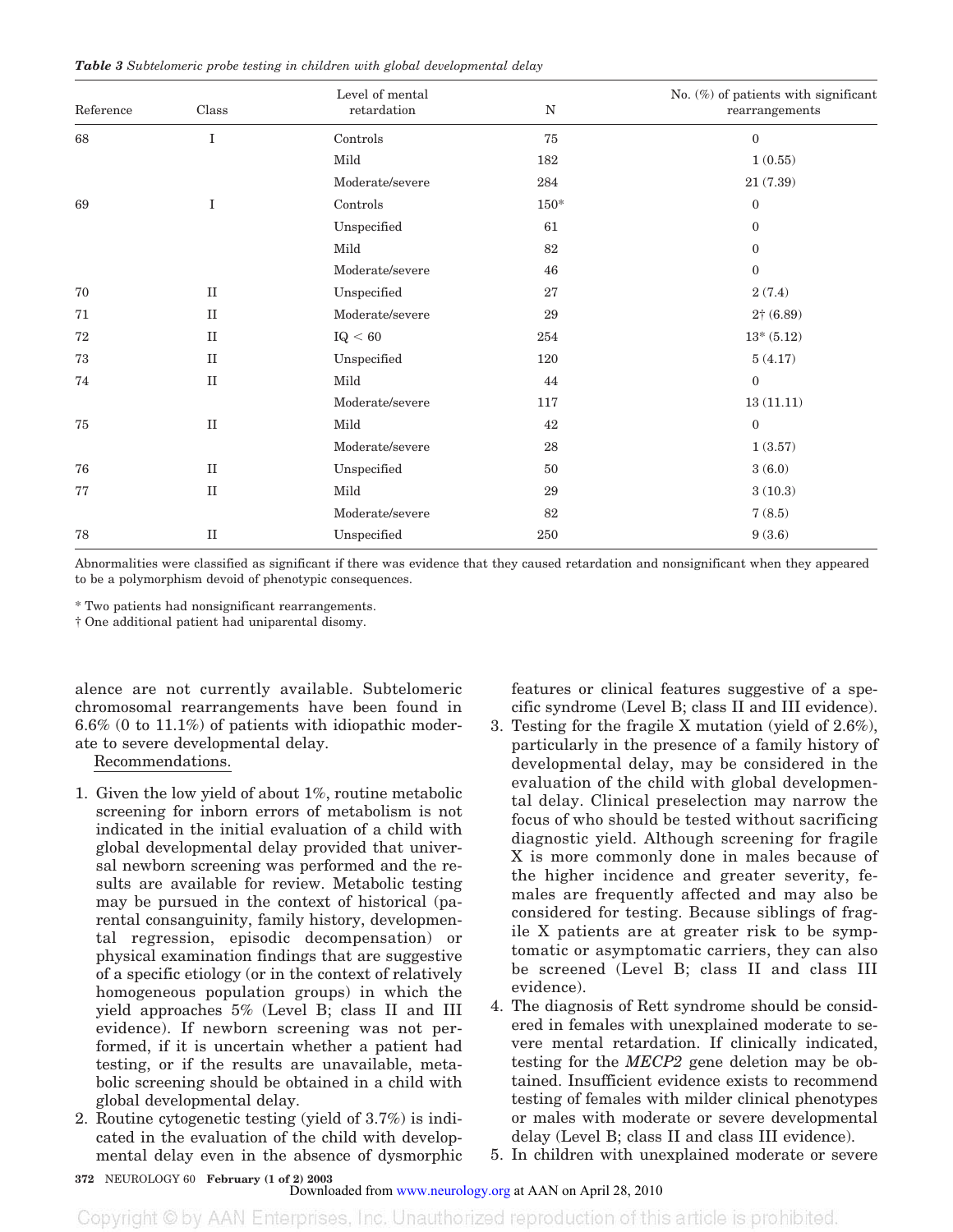developmental delay, additional testing using newer molecular techniques (e.g., FISH, microsatellite markers) to assess for subtelomeric chromosomal rearrangements (6.6%) may be considered (Level B; class II and class III evidence).

*What is the role of lead and thyroid screening in children with global developmental delay?* Lead screening: evidence. Lead is the most common environmental neurotoxin. Studies over the past several decades have shown a relation between marked elevations in serum lead levels, clinical symptoms, and cognitive deficits (but not definitively mental retardation), which prompted extensive efforts to reduce exposure to environmental lead.<sup>80</sup> As a result, average blood lead levels in the United States have fallen dramatically from 15  $\mu$ g/dL in the 1970s to 2.7  $\mu$ g/dL in 1991 through 1994.81 It is estimated that there are still about 900,000 children in the United States between the ages of 1 and 5 years who may have blood lead levels equal to or greater than  $10 \mu g/dL$ .

Because of these low lead levels and the environmental safeguards currently in place, it is unlikely at the present time for a child to have symptomatic high-level lead exposure that would cause moderate to severe global developmental delay. Even in the classic studies of Byers and Lord, published in 1943, which focused attention on the issue of chronic lead exposure and development, the mean IQ score of 19 children with lead poisoning was  $92 \pm 10.5$ , values that would not fall within the range of mental retardation.82

Low-level lead exposure remains possible, and it has been estimated that each 10  $\mu$ g/dL increase in blood lead level may lower a child's IQ by about 1 to 3 points.83 However, the relation and clinical significance of mildly elevated but nontoxic levels (i.e., those that do not require medical intervention) to developmental status remains controversial.84,85 In a cohort of young children (age 12 to 36 months) identified on routine screening at an urban public hospital, elevated lead levels (10 to  $25 \mu g/dL$ ) resulted in a 6.2-point decline in scores on the Mental Developmental Index when compared to children with lead levels below 10 µg/dL (class II study).<sup>86</sup> In a study of data drawn from the Third National Health and Nutrition Examination Survey (NHANES III), an inverse relation between blood lead concentration at subtoxic levels and scores on four measures of cognitive functioning was demonstrated (class III study).<sup>87</sup> The clinical status of the children in these studies (i.e., delayed or not) was not provided.

In a consecutive series of 72 children referred to a child developmental center with developmental and/or behavioral problems compared to controls, a significantly higher distribution of lead concentrations was demonstrated, with 12% of the sample possessing a concentration greater than 10  $\mu$ g/dL (class II study).88 However, in a study of children drawn from a population at low risk for lead exposure, a series of 43 children with either developmental delay

or attention deficit hyperactivity disorder did not demonstrate elevated lead levels compared to controls (class II study).89

Current consensus guidelines with respect to lead testing in children recommend a strategy of targeted screening of all children with identifiable risk factors.90-92 These risk factors emphasize potential sources of environmental exposure and socioeconomic disadvantage. Developmental delay alone is not presently recognized as a risk factor within these guidelines. Targeted (rather than universal) screening is recommended in communities where  $\leq$ 12% of children have blood lead levels  $>10 \mu g/dL$  or where  $\langle 27\%$  of houses were built before 1950.<sup>92</sup> According to the recently published guidelines of the American Academy of Pediatrics, other candidates for targeted screening include children 1 to 2 years of age living in housing built before 1950 situated in an area not designated for universal screening, children of ethnic or racial minority groups who may be exposed to lead-containing folk remedies, children who have emigrated (or been adopted) from countries where lead poisoning is prevalent, children with iron deficiency, children exposed to contaminated dust or soil, children with developmental delay whose oral behaviors place them at significant risk for lead exposure, victims of abuse or neglect, children whose parents are exposed to lead (vocationally, avocationally, or during home renovation), and children of low-income families.

Thyroid screening: evidence. Unrecognized congenital hypothyroidism is a potentially treatable cause of later developmental delay. Delay in diagnosis and treatment beyond the newborn period and early infancy has been clearly linked to later, often substantial, neurodevelopmental sequelae.<sup>93</sup> Implementation of newborn screening programs has been extremely successful in eliminating such sequelae, with very few cases reported in which the diagnosis was not established.94,95 In some countries, where comprehensive newborn screening programs are not yet in place, congenital hypothyroidism has been found to be responsible for 17/560 (3.8%) cases of cognitive delay evaluated in a pediatric neurology clinic (class II study).96 Many of these children also had prominent systemic symptoms.

Conclusions. Low-level lead poisoning is associated with mild cognitive impairments but not with global developmental delay. Approximately 10% of children with developmental delay and identifiable risk factors for excessive environmental lead exposure may have an elevated lead level. In the absence of systematic newborn screening, congenital hypothyroidism may be responsible for approximately 4% of cases of cognitive delay.

Recommendations.

1. Screening of children with developmental delay for lead toxicity may be targeted to those with known identifiable risk factors for excessive envi-

**February (1 of 2) 2003** NEUROLOGY 60 **373**

Downloaded from www.neurology.org at AAN on April 28, 2010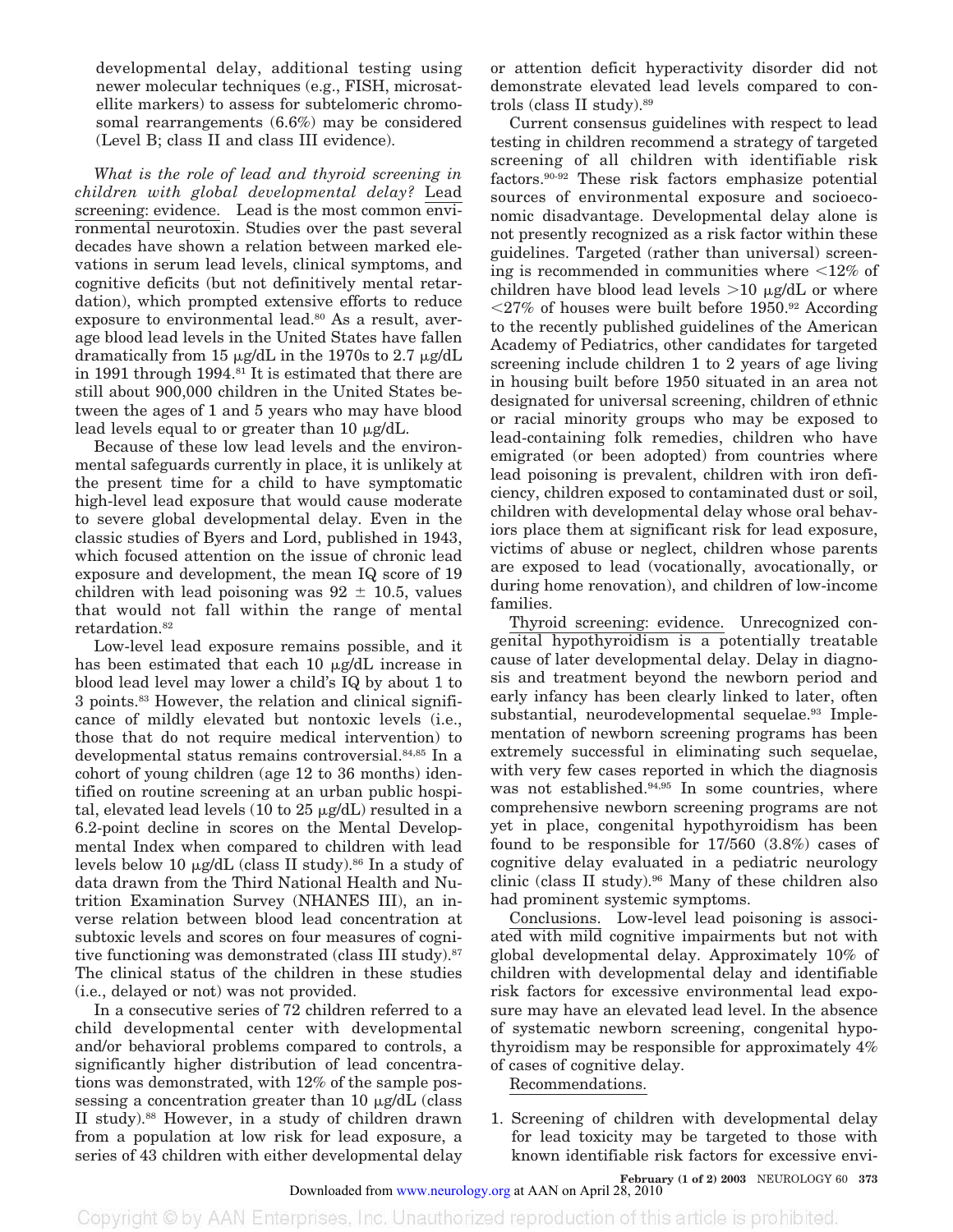ronmental lead exposure as per established current guidelines (Level B; class II evidence).

2. In the setting of existing newborn screening programs for congenital hypothyroidism, screening of children with developmental delay with thyroid function studies is not indicated unless there are systemic features suggestive of thyroid dysfunction (Level B; class II evidence).

*What is the diagnostic yield of EEG in children with global developmental delay?* Evidence. Given the higher incidence of epilepsy and behavioral disorders in children with global developmental delay, EEG is often considered at initial evaluation. The utility of EEG from a diagnostic perspective in this population has rarely been addressed. The vast majority of articles on EEG and global developmental delay are class IV studies on small cohorts of children with an already established diagnosis (e.g., subacute sclerosing panencephalitis<sup>97</sup> or progressive myoclonic epilepsy<sup>98</sup>) that is often a progressive encephalopathy rather than a static encephalopathy such as global developmental delay.

Two class III studies involving 200 children with global developmental delay who had EEG have been reported.28,29 In one study, the EEG did not contribute to determining the etiology of developmental delay.28 In the second study, 10 of 120 children were found to have epileptic syndromes (Lennox-Gastaut, 2; severe myoclonic epilepsy, 1; epilepsy with myoclonic-astatic seizures, 1; symptomatic generalized epilepsy, 3; partial symptomatic epilepsy, 2; and epilepsy undetermined, 1).29 Although not stated in the article, it is likely that all of these children already had overt seizures and a recognized epilepsy for which an abnormal EEG result is expected. Another class III prospective study of 32 children with significant developmental dysphasia with or without associated global developmental delay revealed nonspecific epileptic abnormalities in 13 of 32 children  $(40.6\%)$ , a finding of unclear etiologic significance.<sup>99</sup> A retrospective class IV study of 60 children with global developmental delay, 83% of whom had EEG, yielded an etiologic diagnosis based on the EEG results in 2.0% of the cohort (specifically one child with ESES— electrographic status epilepticus during slow wave sleep).<sup>7</sup> Although the yield on routine testing is negligible, if there is a suspected epileptic syndrome that is already apparent from the history and physical examination (e.g., Lennox-Gastaut syndrome, myoclonic epilepsy, Rett syndrome), the EEG has confirmatory value.<sup>29,100</sup>

Conclusions. Available data from two class III studies and one class IV study determined an epilepsy-related diagnosis in 11 of 250 children (4.4%). However, the actual yield for a specific etiologic diagnosis occurred in only 1 patient (0.4%).

Recommendations.

1. An EEG can be obtained when a child with global developmental delay has a history or examination features suggesting the presence of epilepsy or a

*Table 4 Neuroimaging studies in children with global developmental delay*

| Reference | Class | N   | Results (% patients with<br>abnormal studies)                                                        |
|-----------|-------|-----|------------------------------------------------------------------------------------------------------|
| 7         | Ш     | 60  | $31.4\%$ (CT, a few had MRI)                                                                         |
| 28        | Ш     | 99  | $27\%$ (CT); $41.2\%$ when done on<br>an indicated basis vs 13.9%<br>when on a screening basis       |
| 100       | Ħ     | 23  | $4.3\%$ (CT)                                                                                         |
| 101       | Ш     | 76  | $27.6\%$ (CT) with $71.4\%$ of these<br>with nonspecific atrophy                                     |
| 102       | Ш     | 37  | 81% (CT)                                                                                             |
| 103       | Ш     | 79  | 63% (CT)                                                                                             |
| 45        | IV    | 170 | 30% (CT); 65.5% (MRI); 19/29<br>patients who had MRI<br>showed an abnormality                        |
| 104       | Ш     | 224 | 48.6% (MRI)                                                                                          |
| 105       | Ш     | 40  | 92.5% (MRI)                                                                                          |
| 106       | IV    | 3   | 100% (MRI) but small number<br>of patients                                                           |
| 107       | Ш     | 13  | 100% (MRI) but small number<br>of patients                                                           |
| 108       | Ш     | 21  | Amount of abnormal cerebral<br>white matter on MRI<br>correlated with degree of<br>mental impairment |

specific epileptic syndrome (Level C; class III and IV evidence).

2. Data are insufficient to permit making a recommendation regarding the role of EEG in a child with global developmental delay in whom there is no clinical evidence of epilepsy (Level U; class III and IV evidence).

*What is the diagnostic yield of neuroimaging in children with global developmental delay?* Evidence. Advances in neuroimaging have had a significant impact on the clinical practice of child neurology during the past 25 years. Studies utilizing cranial CT scanning have documented an increasing etiologic yield for global developmental delay that parallels improved imaging technology (table 4). Although early studies (1981, 1982) did not appear to justify CT imaging on a widespread screening basis,<sup>101,102</sup> more recent studies suggest that about onethird of children will have abnormalities that likely explain their developmental disorder. Three class III studies totaling 329 children with global developmental delay, utilizing CT in almost all patients and MRI in a small sample, found a specific cause in  $31.4\%, 727\%,$ <sup>28</sup> and  $30\%$ <sup>45</sup> of children. In one of these studies, the yield on neuroimaging when done on an indicated basis (e.g., microcephaly, focal motor findings) was almost threefold greater than when done on a screening basis  $(41.2\% \text{ vs } 13.9\%).$ <sup>28</sup> Two additional class III retrospective studies of 196 children

**374** NEUROLOGY 60 **February (1 of 2) 2003**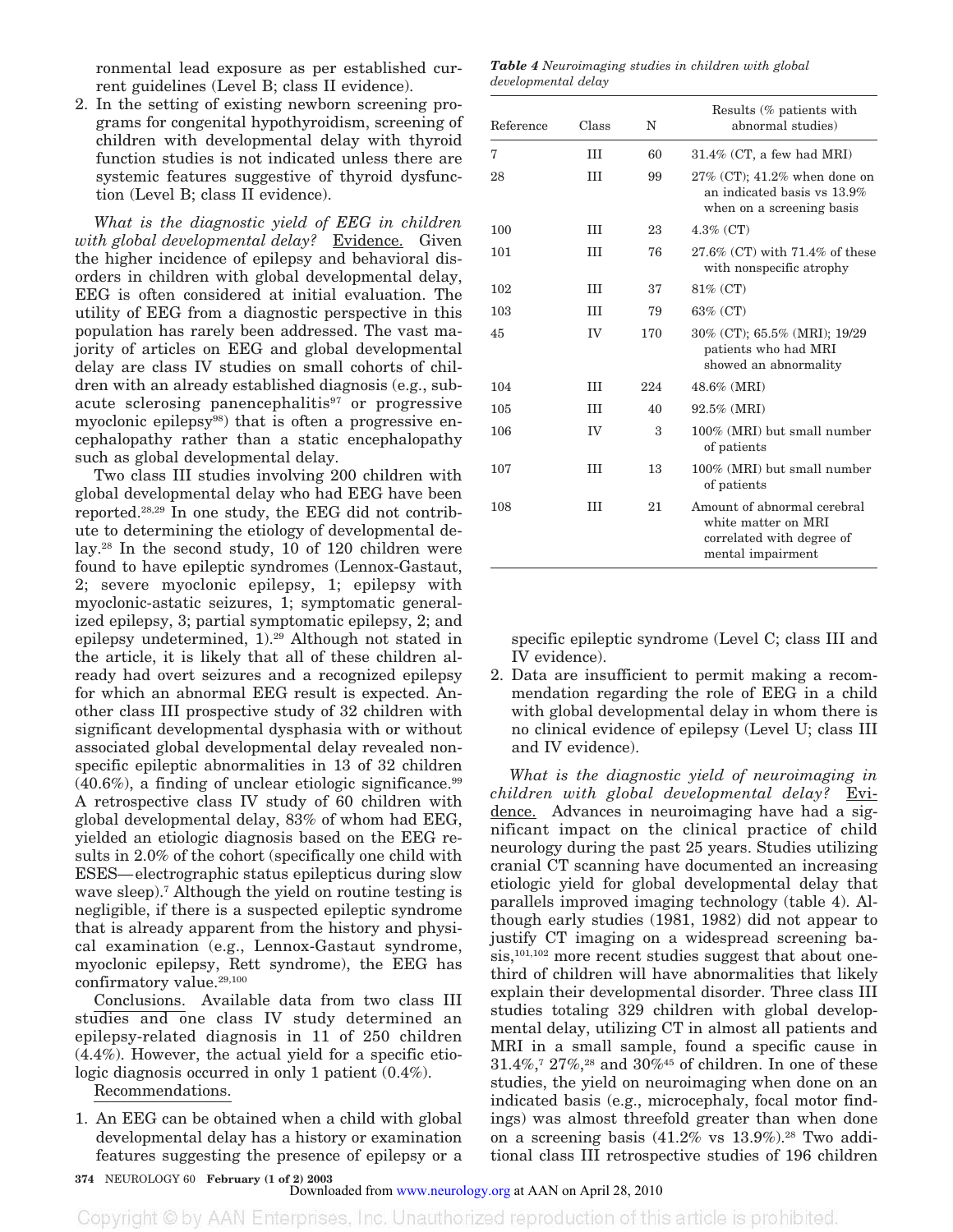found that physical examination findings consistent with cerebral palsy together with global developmental delay increased the yield of CT to between 63% and 73%.103,104

The value of MRI has also been documented in this clinical context (see table 4). A recent class III retrospective study found MRI abnormalities in 109 of 224 (48.6%) children with global developmental delay.105 These included nervous system malformations ( $n = 55$ ); cerebral atrophy (12); white matter disease, delayed myelination, or other white matter abnormalities (42); postischemic lesions (10); widened Virchow-Robin spaces (3); and phakomatoses (2). Other studies have shown that MRI appears to be more sensitive than CT in detecting abnormalities. In one class III retrospective study of 170 children with global developmental delay, MRI abnormalities were detected in 65.5% (19/29) compared to 30% (51/170) of those who underwent CT scanning.45 When physical findings consistent with cerebral palsy coexist with global delay, an additional yield of MRI beyond that obtained by CT scanning alone has been found in one class III retrospective study of 40 children<sup>106</sup> and a retrospective class IV small case series involving three children.107 MRI is also more sensitive for the detection of specific cerebral malformations108 and the degree of white matter abnormality observed on MRI also appears to correlate with the degree of cognitive disability in one class III study of children with spastic diplegia.109

Conclusions. Available data primarily from class III studies show that CT contributes to the etiologic diagnosis of global developmental delay in approximately 30% of children, with the yield increasing if physical examination findings are present. MRI is more sensitive than CT, with abnormalities found in 48.6% to 65.5% of children with global delay with the chance of detecting an abnormality increasing if physical abnormalities, particularly cerebral palsy, are present.

Recommendations.

- 1. Neuroimaging is recommended as part of the diagnostic evaluation of the child with global developmental delay (Level B; class III evidence). As the presence of physical findings (e.g., microcephaly, focal motor findings) increases the yield of making a specific neuroimaging diagnosis, physicians can more readily consider obtaining a scan in this population (Level C; class III evidence).
- 2. If available, MRI should be obtained in preference to CT scanning when a clinical decision has been made that neuroimaging is indicated (Level C; class III evidence).

*Are vision and hearing disorders common in children with global developmental delay?* In the past decade, guidelines for vision $110-112$  and hearing $113$ screening in infants and children have been proposed and methods of assessment of these modalities havealso been refined.<sup>114,115</sup> It is suspected that children with global developmental delay are at greater

risk to have vision and/or auditory sensory impairments and evaluation for such impairments is an important component of the initial management of the child with global developmental delay. These impairments interfere with developmental progress or rehabilitation effects. Often these impairments are correctable and their correction may improve developmental outcome. Detection of a specific type of sensory deficit may also help establish the etiology of a child's developmental disorder.

Evidence. One class IV study in adults from a large institutional population found a tenfold higher incidence of vision impairment in individuals with developmental disabilities compared to those without disabilities.116 In two class III studies totaling 365 children with global developmental delay, abnormalities on vision screening were found in  $13\%$ <sup>117</sup> to  $25\%$ <sup>118</sup> of children. Refractive errors  $(24\%)$ , strabismus (8%), and a number of organic ocular diseases  $(8\%)$  were also detected in one of these reports.<sup>118</sup> Supporting these findings is a class IV retrospective review that estimated the frequency of primary visual sensory impairment in children with global developmental delay to range between 20% and 50%.114 There also appears to be an increased prevalence of additional visual developmental disability among individuals with syndromes featuring significant sensory impairment.<sup>119</sup>

Because speech and language delay is often a feature of global developmental delay and may be the result of a hearing loss, audiologic testing is often undertaken. Children with global developmental delay are at higher risk for hearing loss.120 In one class III study of 260 children with severe global developmental delay in whom vision and audiologic screening were performed, 18% of children were found to be deaf.118 Another class III study involving 96 children with global developmental delay and clinically suspected hearing loss found that 91% had hearing loss as detected by behavioral audiometry or brainstem auditory evoked response testing.121

The feasibility of utilizing transient evoked otoacoustic emissions, compared to standard audiometry, to screen for hearing impairment in children has been demonstrated (class II study).122 Its use has not yet been reported specifically in a group of children with developmental delay. However, retrospective analysis of a statewide (Rhode Island) legally mandated universal newborn screening program (53,121 newborns over 4 years) demonstrated the utility of a two-stage otoacoustic emission evaluation process in accurately detecting early hearing loss in a population not amenable to audiometric testing (class II study).<sup>123</sup>

Conclusions. Several class III studies have shown that children with global developmental delay are at risk to have primary sensory impairments of vision and hearing. Estimates of vision impairment or other visual disorders range from 13% up to 50%whereas significant audiologic impairments occur in about 18% of children based on data in one series of patients.

**February (1 of 2) 2003** NEUROLOGY 60 **375**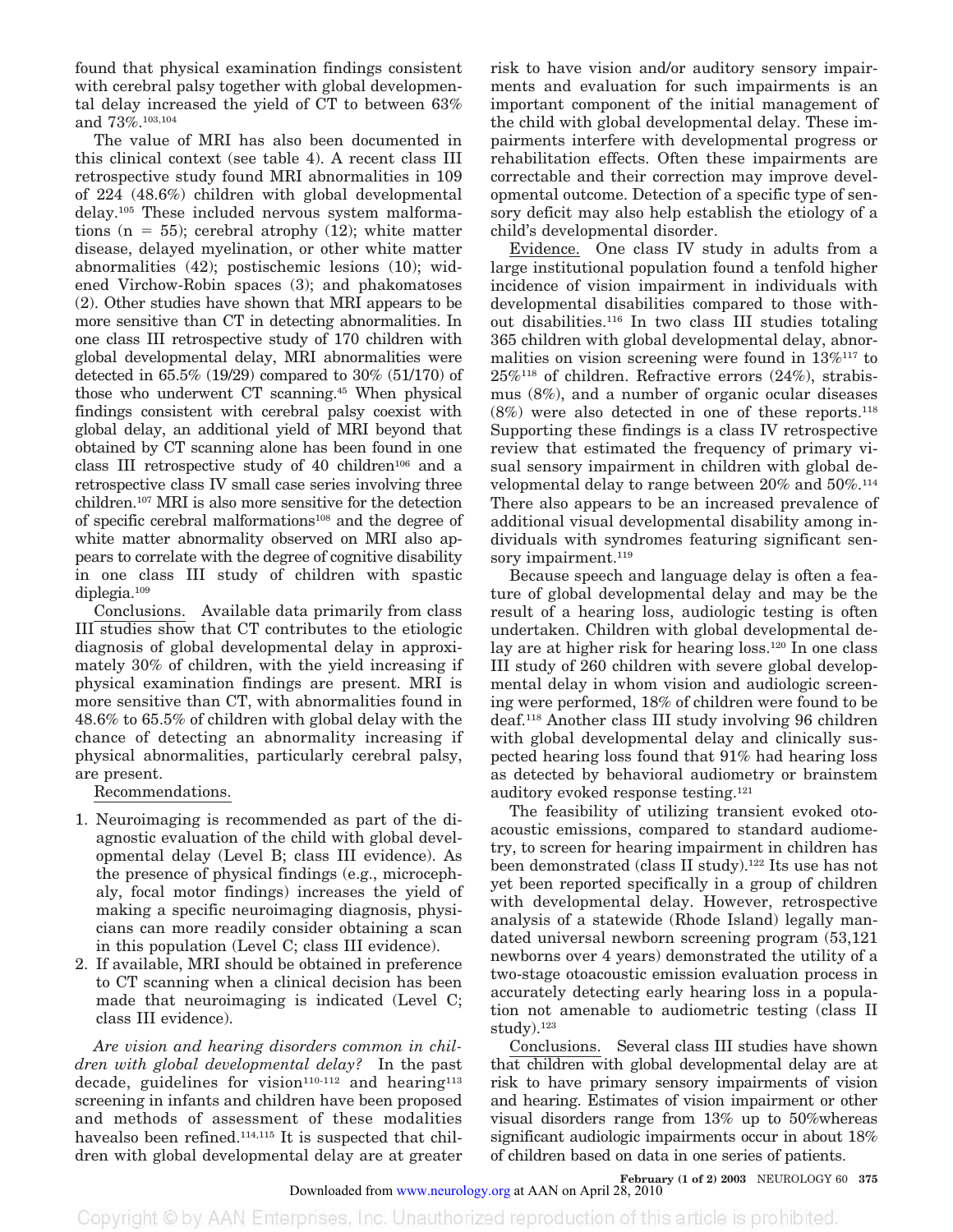

*Figure. Algorithm for the evaluation of the child with developmental delay. Audiologic and ophthalmologic screening is recommended in all children with global developmental delay. Metabolic studies usually consist of obtaining a urine organic acid screen, quantitative serum amino acids, serum lactate and ammonia levels, capillary or arterial blood gas, and thyroid function studies.*

#### Recommendations.

- 1. Children with global developmental delay may undergo appropriate vision and audiometric assessment at the time of their diagnosis (Level C; class III evidence).
- 2. Vision assessment can include vision screening and a full ophthalmologic examination (visual acuity, extra-oculo-movements, funduscopic) (Level C; class III evidence).
- 3. Audiometric assessment can include behavioral audiometry or brainstem auditory evoked response testing when feasible (Level C; class III evidence). Early evidence from screening studies suggests that transient evoked otoacoustic emissions should offer an alternative when audiometry is not feasible (Level A; class I & II evidence).

**Recommendations for a staged approach to the evaluation of the child with global develop**mental delay. Although there is insufficient evidence to recommend the optimal sequence of tests to determine the etiology of global developmental delay, taking into account diagnostic yield and potential treatability, we propose the following consensusbased schedule of testing as outlined in the algorithm (figure). Consensus-based recommendations relate to the order and timing of testing but not to the relative diagnostic yield of the specific tests themselves (table 5).

All children should undergo a detailed history and physical examination, which may in itself suggest specific diagnostic possibilities. For all children with global developmental delay, auditory and visual in-

**376** NEUROLOGY 60 **February (1 of 2) 2003**

Downloaded from www.neurology.org at AAN on April 28, 2010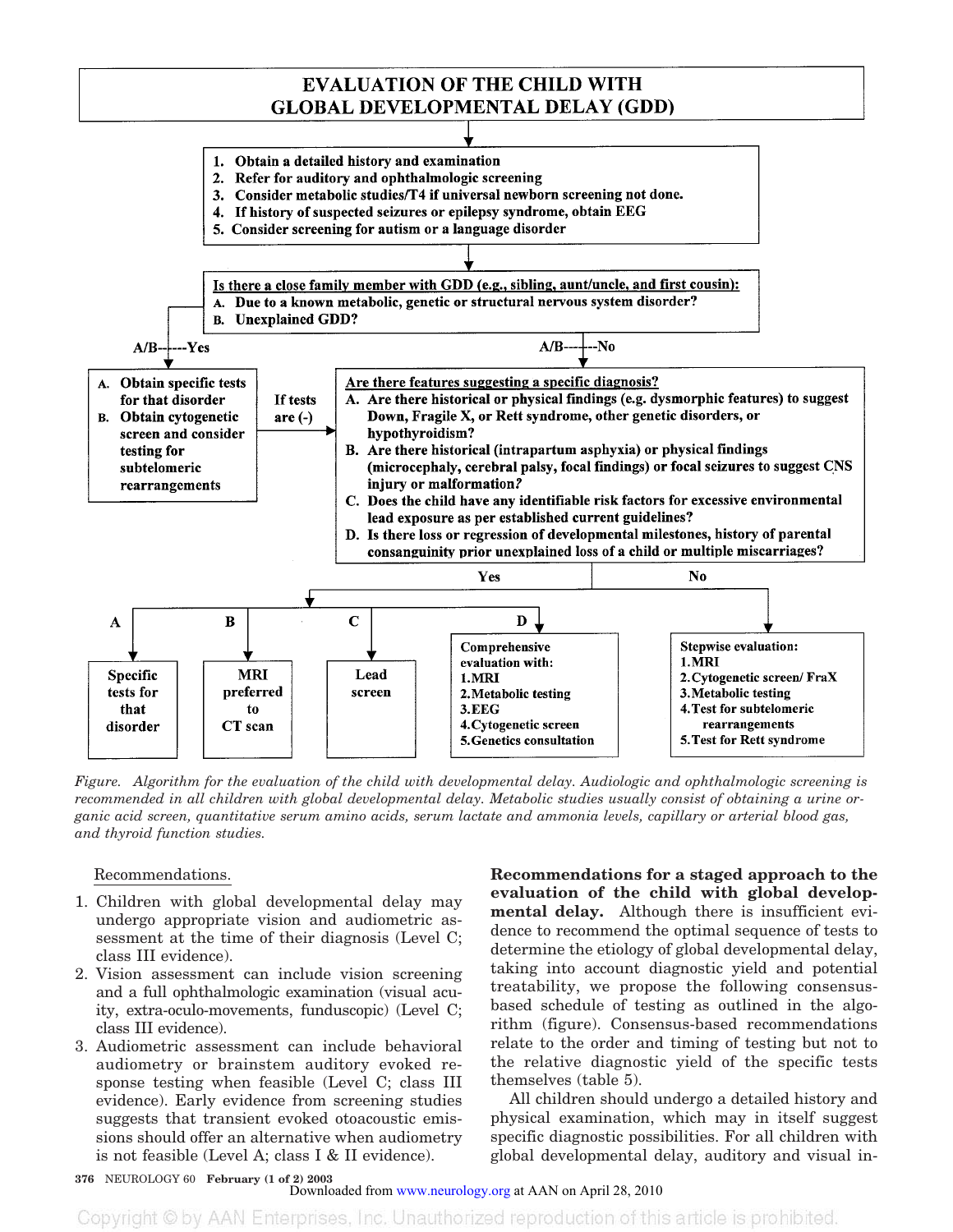*Table 5 Diagnostic yield of tests in children with global developmental delay*

| Test                              | Diagnostic yield, %                  |
|-----------------------------------|--------------------------------------|
| Neuroimaging*                     |                                      |
| MRI scan, nonenhanced             | 55.3                                 |
| CT scan                           | 39.0                                 |
| Genetic studies <sup>†</sup>      |                                      |
| Routine cytogenetic<br>studies    | 3.7                                  |
| Subtelomeric deletion             | 6.6                                  |
| Fragile X screen                  | 2.6                                  |
| MECP <sub>2</sub>                 | Unknown                              |
| Metabolic testing:                | $\approx$ 1                          |
| Thyroid screen<br>(serum TSH, T4) | Near 0 if UNS; $\approx$ 4 if no UNS |
| Serum lead level                  | Unknown                              |
| EEG (routine)                     | $\approx$ 1                          |
|                                   |                                      |

Based on data from studies listed in table 4,\* tables 2 and 3,† and table 1.‡

‡ Metabolic testing usually consists of urine organic acids, serum amino acids, serum lactate, ammonia level, and a capillary blood gas.

 $TSH =$  thyroid stimulating hormone;  $T4 =$  thyroxine; UNS = universal newborn screening.

tegrity should be ascertained. If a child was born in a locale without universal newborn screening, a screening metabolic evaluation including capillary blood gas, serum lactate and ammonia levels, serum amino acids and urine organic acids, and thyroid function studies (T4 and thyroid stimulating hormone) may be considered. If a history of events suggestive of possible seizures, paroxysmal behaviors, or an underlying epilepsy syndrome is elicited, one can consider an EEG. In addition, screening for autism or a language disorder should be considered in any child presenting with GDD. If there is a family history of a close family member (sibling, aunt/uncle, or first cousin) with global developmental delay on a known basis, testing specific for the known disorder may be ordered. When there is a family history of unexplained developmental delay, cytogenetic testing (which may include testing for subtelomeric rearrangements) may be obtained.

In the absence of a familial history of global developmental delay, specific historical or physical findings can be utilized to direct testing. Observed dysmorphic features may prompt specific testing for such entities as Down syndrome (karyotype), fragile X (*FMR1*), Rett syndrome (*MECP2*), Prader-Willi/ Angelman (FISH), or hypothyroidism. Historical documentation of intrapartum asphyxia or ascertainment of physical findings such as microcephaly, cerebral palsy, or focal findings or focal seizures may suggest acquired CNS injury or an underlying cerebral malformation and thus prompt neuroimaging study (MRI preferable

to CT). Risk factors for lead exposure or findings suggestive of lead intoxication mandate lead screening.

Parental consanguinity, documentation of loss or regression of developmental milestones, or unexplained prior parental loss of a child are likely to be caused by a definable disease process and thus a comprehensive evaluation may be considered. This can include careful metabolic evaluation together with neuroimaging studies, EEG, cytogenetic studies, and genetic and ophthalmologic consultations.

The absence of any clinical features that suggest a specific diagnosis is less likely to be associated with a definable disease and thus a stepwise approach is recommended. This may include initial neuroimaging (MRI preferred) and cytogenetic and fragile X screening. If these tests are negative, consideration may be given to metabolic evaluation, testing for subtelomeric rearrangements, and genetic consultation.

### **Future research**

- 1. Further prospective studies on the etiologic yields of various diagnostic tests need to be undertaken on large numbers of young children with global developmental delay including control subjects. These should include newer molecular genetic and MRI technologies. With this information, prospective testing of specific evaluation paradigms would be possible.
- 2. Features (i.e., markers) present on the history and physical examination at intake need to be identified that will improve specific evaluation strategies and enhance etiologic yield.
- 3. The timing of actual testing in children with global developmental delay needs to be addressed. Specifically, it should be determined at what age and on what basis one can be certain that a child has a global developmental delay sufficient to justify testing as well as at what age the yield from testing will be optimal.
- 4. Alternative strategies of conducting testing simultaneously or sequentially need to be critically assessed. This should help reduce unnecessary testing and provide cost-effective evaluations and more accurate diagnostic yields.
- 5. Additional studies are needed to evaluate the role of EEG in a child with global developmental delay in whom there is no clinical evidence of epilepsy.
- 6. Additional studies are needed to better characterize visual and auditory deficits in children with global developmental delay. Further investigation of the sensorimotor impairments of children with global delay are also needed to better determine how early intervention therapies might improve the overall function of children who are likely to have multiple needs.
- 7. Issues related to quality of life and social support of families who have children with developmental delay need further study. Included in this should be the benefits that medical testing confer by re-

**February (1 of 2) 2003** NEUROLOGY 60 **377**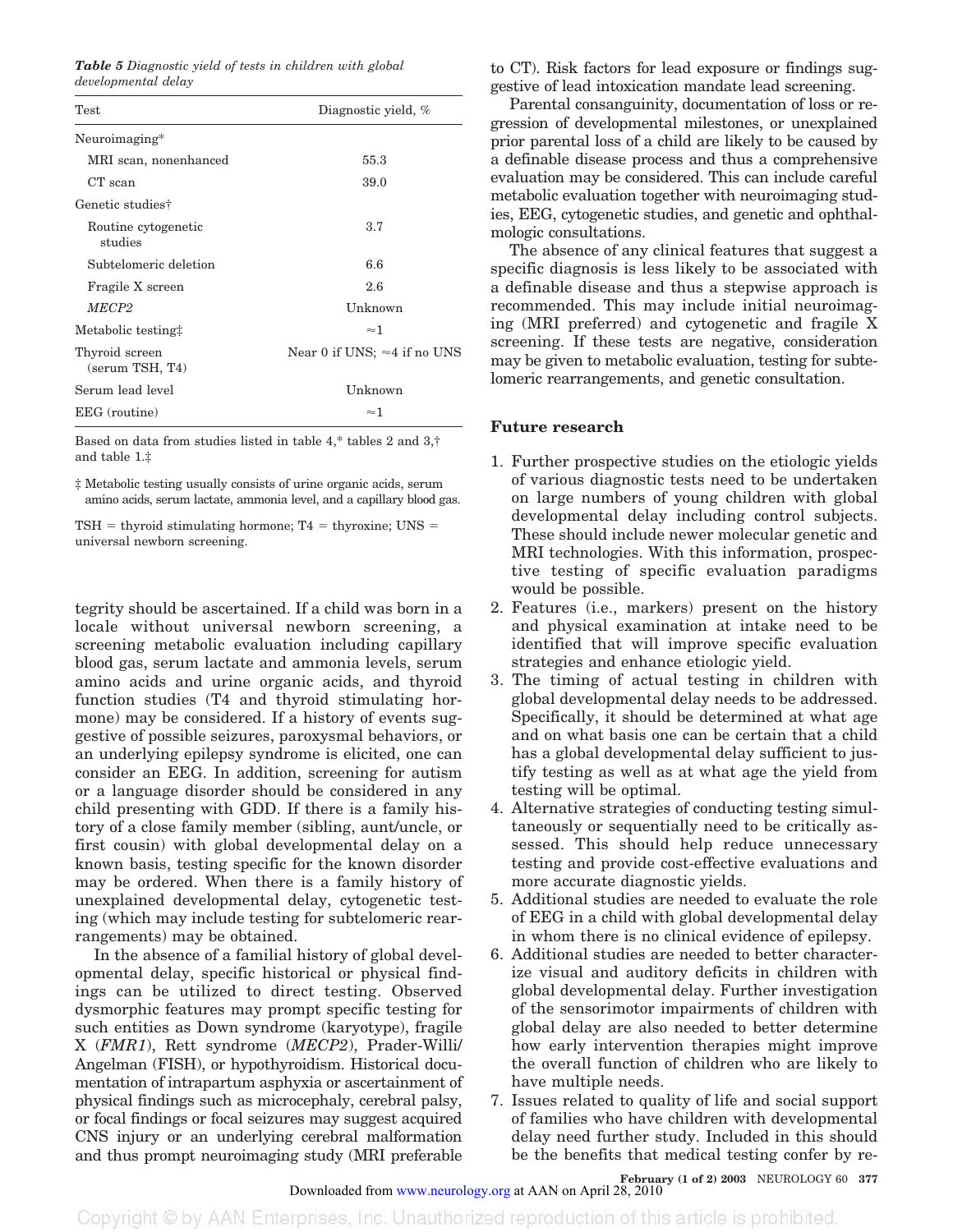ducing parental concerns related to determining a specific etiology and by providing important information regarding prognosis, genetic counseling, alleviation of parental anxiety, and planning future educational and treatment needs.

**Disclaimer.** This statement is provided as an educational service of the American Academy of Neurology. It is based on an assessment of current scientific and clinical information. It is not intended to include all possible proper methods of care for a particular neurologic problem or all legitimate criteria for choosing to use a specific procedure. Neither is it intended to exclude any reasonable alternative methodologies. The American Academy of Neurology recognizes that specific patient care decisions are the prerogative of the patient and the physician caring for the patient, based on all of the circumstances involved.

#### **Acknowledgment**

The committee thanks the following individuals for their willingness to review early versions of this manuscript: David Coulter, MD, Child Neurology Society and the American Association of Mental Retardation; Nancy Dodge, MD, American Academy of Pediatrics, Chair, Section on Children with Disabilities; William Lord Coleman, MD, American Academy of Pediatrics, Chair, Section on Developmental and Behavioral Pediatrics; Thomas B. Newman, MD, MPH, American Academy of Pediatrics, Committee on Quality Improvement; Richard Quint, MD, MPH, Clinical Professor in Pediatrics, UCSF; Carl Cooley, MD; and Constance Sandlin, MD, Clinical Medical Director, Genzyme Genetics.

#### **Appendix 1**

*AAN Quality Standards Subcommittee Members:* Gary Franklin, MD, MPH (Co-Chair); Catherine Zahn, MD (Co-Chair); Milton Alter, MD, PhD (exofficio); Stephen Ashwal, MD (facilitator); Richard M. Dubinsky, MD; Jacqueline French, MD; Gary H. Friday, MD; Michael Glantz, MD; Gary Gronseth, MD; Deborah Hirtz, MD; Robert G. Miller, MD; David J. Thurman, MD, MPH; and William J. Weiner, MD.

*CNS Practice Committee Members:* Carmela Tardo, MD (Chair); Bruce Cohen, MD (Vice-Chair); Elias Chalhub, MD; Roy Elterman, MD; Murray Engel, MD; Bhuwan P. Garg, MD; Brian Grabert, MD; Annette Grefe, MD; Michael Goldstein, MD; David Griesemer, MD; Betty Koo, MD; Edward Kovnar, MD; Leslie Anne Morrison, MD; Colette Parker, MD; Ben Renfroe, MD; Anthony Riela, MD; Michael Shevell, MD; Shlomo Shinnar, MD; Gerald Silverboard, MD; Russell Snyder, MD; Dean Timmns, MD; Greg Yim, MD; and Mary Anne Whelan, MD.

#### **Appendix 2**

AAN evidence classification scheme for a diagnostic article

- Class I: Evidence provided by a prospective study in a broad spectrum of persons with the suspected condition, using a "gold standard" for case definition, where the test is applied in a blinded evaluation, and enabling the assessment of appropriate tests of diagnostic accuracy.
- Class II: Evidence provided by a prospective study of a narrow spectrum of persons with the suspected condition, or a well-designed retrospective study of a broad spectrum of persons with an established condition (by "gold standard") compared to a broad spectrum of controls, where test is applied in a blinded evaluation, and enabling the assessment of appropriated tests of diagnostic accuracy.
- Class III: Evidence provided by a retrospective study where either persons with the established condition or controls are of a narrow spectrum, and where test is applied in a blinded evaluation.
- Class IV: Any design where test is not applied in blinded evaluation OR evidence provided by expert opinion alone or in descriptive case series (without controls).

#### **Appendix 3**

AAN system for translation of evidence to recommendations

| Translation of evidence to<br>recommendations                                                                                  | Rating of recommendations                                                                                                         |
|--------------------------------------------------------------------------------------------------------------------------------|-----------------------------------------------------------------------------------------------------------------------------------|
| Level A rating requires at least<br>one convincing class I study<br>or at least two consistent,<br>convincing class II studies | $A =$ Established as useful/<br>predictive or not useful/<br>predictive for the given<br>condition in the specified<br>population |
| Level B rating requires at least<br>one convincing class II study<br>or overwhelming class III<br>evidence                     | $B =$ Probably useful/<br>predictive or not useful/<br>predictive for the given<br>condition in the specified<br>population       |
| Level C rating requires at least<br>two convincing class III<br>studies                                                        | $C =$ Possibly useful/<br>predictive or not useful/<br>predictive for the given<br>condition in the specified<br>population       |
|                                                                                                                                | $U = Data$ inadequate or<br>conflicting. Given current<br>knowledge, test, predictor is<br>unproven                               |

#### **References**

- 1. Simeonsson RJ, Sharp MC. Developmental delays. In: Hoekelman RA, Friedman SB, Nelson NM, et al., eds. Primary pediatric care. St. Louis: Mosby-Year Book, 1992;867– 870.
- 2. Developmental Disabilities Act, 1994 (P.L. 103–230, section 102(8)). Available at: http://www.acf.dhhs.gov/programs/add/DD-ACT2.htm. Accessed October, 2002.
- 3. Fenichel GM. Psychomotor retardation and regression. In: Clinical pediatric neurology: a signs and symptoms approach, 4th ed. Philadelphia: WB Saunders, 2001;117–147.
- 4. Simeonsson RJ, Simeonsson NW. Developmental surveillance and intervention. In: Hoekelman RA, Adam HM, Nelson NM, Weitzman ML, Wilson MH, eds. Primary pediatric care, 4th ed. St. Louis: Mosby, 2001;274 –282.
- 5. Kinsbourne M, Graf WD. Disorders of mental development. In: Menkes JH, Sarnat HB, eds. Child neurology, 6th ed. Philadelphia: Lippincott Williams & Wilkins, 2001;1155–1211.
- 6. Batshaw ML, Shapiro BK. Mental retardation. In: Batshaw ML, ed. Children with disabilities, 4th ed. Baltimore: Paul H. Brookes, 1997; 335–359.
- 7. Majnemer A, Shevell MI. Diagnostic yield of the neurologic assessment of the developmentally delayed child. J Pediatr 1995;127:193–199.
- 8. Luckasson RL, Coulter DL, Polloway EA, et al. Mental retardation: definition, classification and systems of supports. Washington: AAMR, 1992.
- 9. Yatchmink Y. Developmental delay: maturational lag to mental retardation. In: Rudolph AM, Hoffman JIE, Rudolph CD, eds. Rudolph's pediatrics, 20th ed. Stamford: Appleton & Lange, 1996;121–124.
- 10. Petersen MC, Kube DA, Palmer FB. Classification of developmental delays. Semin Pediatr Neurol 1998;5:2–14.
- 11. American Psychiatric Association. Diagnostic and statistical manual of mental disorders, 4th ed., text revision. Washington: American Psychiatric Association, 2000;41– 49.
- 12. Johnson JH, Goldman J. Developmental assessment in clinical child psychology. New York: Pergamon Press, 1990.
- 13. Levine MD, Carey WB, Crocker AC, eds. Developmental– behavioral pediatrics, 3rd ed. Philadelphia: Saunders, 1999.
- 14. Yeargin-Allsopp M, Murphy CC, Cordero JF, et al. Reported biomedical causes and associated medical conditions for mental retardation among 10 year old children, metropolitan Atlanta, 1985 to 1987. Dev Med Child Neurol 1997;39:142–149.
- 15. Squires J, Nickel RE, Eisert D. Early detection of developmental problems: strategies for monitoring young children in the practice setting. Dev Behav Pediatr 1996;17:420 – 427.
- 16. American Academy of Pediatrics Committee on Children with Disabilities. Developmental surveillance and screening in infants and young children. Pediatrics 2001;108:192–196.
- 17. Dobos AEJ, Dworkin PH, Bernstein BA. Pediatricians' approaches to developmental problems: has the gap been narrowed? Dev Behav Pediatr 1994;15:34 –38.
- 18. Msall ME, Bier JA, LaGasse L, Tremont M, Lester B. The vulnerable preschool child: the impact of biomedical and social risks on neurodevelopmental function. Semin Pediatr Neurol 1998;5:52-61.
- 19. Majnemer A. Benefits of early intervention for children with developmental disabilities. Semin Pediatr Neurol 1998;5:62– 69.

#### **378** NEUROLOGY 60 **February (1 of 2) 2003**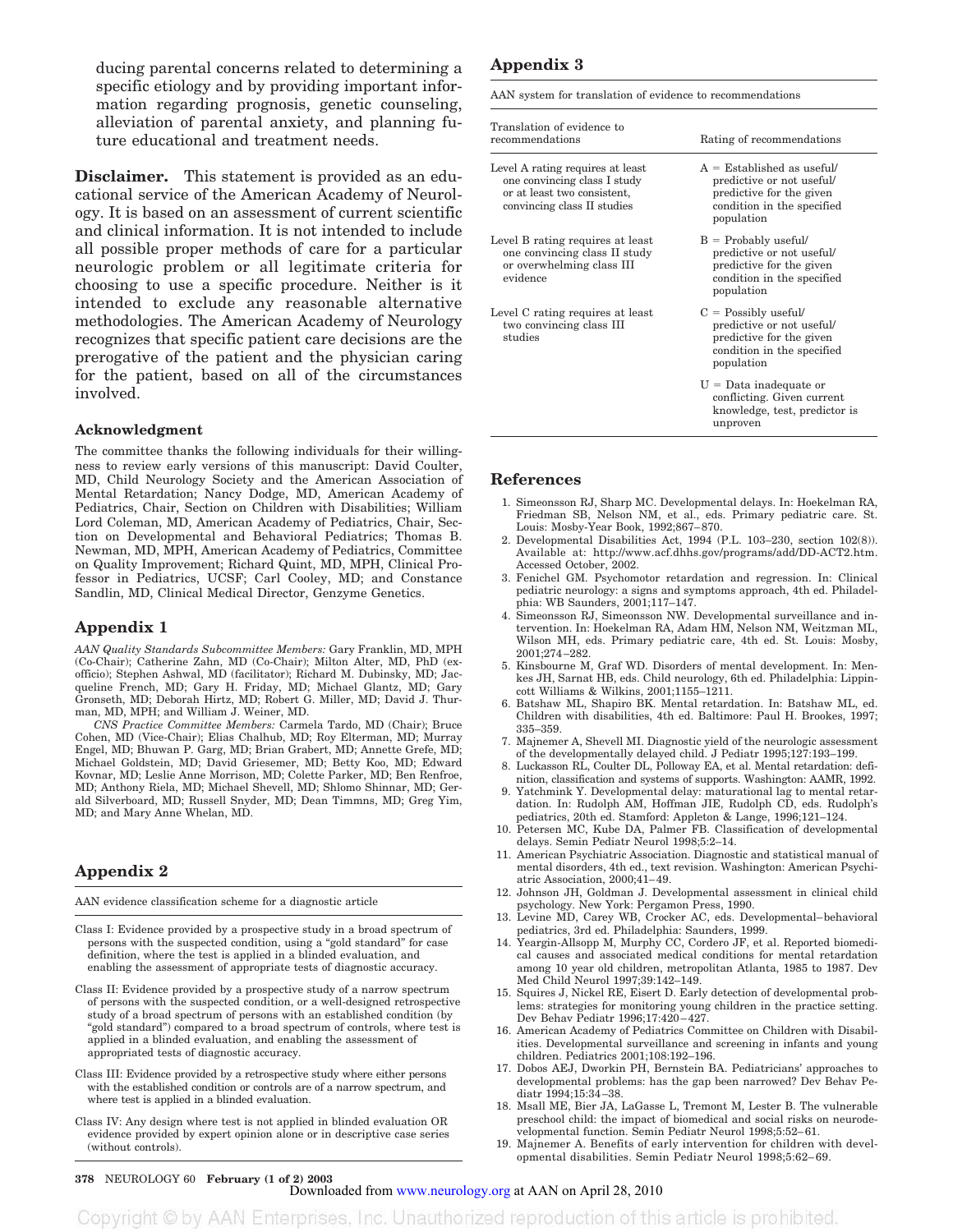- 20. Practice parameters for the assessment and treatment of children and adolescents with language and learning disorders. J Am Acad Child Adolesc Psychiatry 1998;37(10 suppl):46S– 62S.
- 21. Filipek PA, Accardo PJ, Ashwal S, et al. Practice parameter: screening and diagnosis of autism: report of the Quality Standards Subcommittee of the American Academy of Neurology and the Child Neurology Society. Neurology 2000;55:468 – 479.
- 22. Shevell MI. The evaluation of the child with a global developmental delay. Semin Pediatr Neurol 1998;5:21–26.
- 23. Wallerstein R, Seshadri K. Are referrals to developmental pediatricians appropriate? Clin Pediatr 1994;33:564 –568.
- 24. Schaefer GB, Bodensteiner JB. Evaluation of the child with idiopathic mental retardation. Pediatr Clin North Am 1992;39:929 –943.
- 25. Rosenbaum PL. Prevention of psychosocial problems in children with chronic illness. Can Med Assoc J 1988;139:293–295.
- 26. McLaren J, Bryson SE. Review of recent epidemiological studies of mental retardation: prevalence, associated disorders, and etiology. Am J Ment Retard 1987;92:243–254.
- 27. Flint J, Wilkie AO. The genetics of mental retardation. Br Med Bull 1996;52:453– 464.
- 28. Shevell MI, Majnemer A, Rosenbaum P, Abrahamowicz M. Etiologic yield of subspecialists' evaluation of young children with global developmental delay. J Pediatr 2000;136:593–598.
- 29. Battaglia A, Bianchini E, Carey JC. Diagnostic yield of the comprehensive assessment of developmental delay/mental retardation in an institute of child neuropsychiatry. Am J Med Genet 1999;82:60 – 66.
- 30. Levy SE, Hyman SL. Pediatric assessment of the child with developmental delay. Pediatr Clin North Am 1993;40:465– 477.
- 31. First LR, Palfrey JS. The infant or young child with developmental delay. N Engl J Med 1994;330:478 – 483.
- 32. Curry CJ, Stevenson RE, Aughton D, et al. Evaluation of mental retardation: recommendations of a consensus conference: American College of Medical Genetics. Am J Med Genet 1997;72:468 – 477.
- 33. Matilainen R, Airksinen E, Mononen T, Launiala K, Kaariainen R. A population-based study on the causes of mild and severe mental retardation. Acta Paediatr 1995;84:261–266.
- 34. Henderson HE, Goodman R, Schram J, Diamond E, Daneel A. Biochemical screening for inherited metabolic disorders in the mentally retarded. S Afr Med J 1981;60:731–733.
- 35. Reinecke CJ, Mienie LJ, Hitzeroth HW, Op't Hof J. Screening for inborn error of metabolism among mentally retarded patients. Outcome of a survey at the Witrand Care and Rehabilitation Center. S Afr Med J 1983;63:14 –16.
- 36. Jaffe M, Borochowitz Z, Dar H. Diagnostic approach to the etiology of mental retardation. Israel J Med Sci 1984;20:136 –140.
- 37. Papavasiliou AS, Bazigou H, Paraskevoulakos E, Kotsalis C. Neurometabolic testing in developmental delay. J Child Neurol 2000;15: 620 – 622.
- 38. Zytkovicz TH, Fitzgerald EF, Marsden D, et al. Tandem mass spectrometric analysis for amino, organic, and fatty acid disorders in newborn dried blood spots: a two-year summary from the New England Newborn Screening Program. Clin Chem 2001;47:1945–1955.
- 39. Thomason MJ, Lord J, Bain MD, et al. A systematic review of evidence for the appropriateness of neonatal screening programmes for inborn errors of metabolism. J Public Health Med 1998;20:331–343.
- 40. Pollitt RJ, Green A, McCabe CJ, et al. Neonatal screening for inborn errors of metabolism: cost, yield and outcome. Health Technol Assess 1997;1:i-iv,1–202.
- 41. White BJ, Ayad M, Fraser A, et al. A 6-year experience demonstrates the utility of screening for both cytogenetic and FMR-1 abnormalities in patients with mental retardation. Genet Test 1999;3:291–296.
- 42. Graham SM, Selikowitz M. Chromosome testing in children with developmental delay in whom the aetiology is not evident clinically. J Paediatr Child Health 1993;29:360 –362.
- 43. Volcke P, Dereymaeker AM, Fryns JP, van den Berghe H. On the nosology of moderate mental retardation with special attention to X-linked mental retardation. A diagnostic genetic survey of 274 institutionalized moderately mentally retarded men. Genet Couns 1990;1: 47–56.
- 44. Lamont MA, Dennis NR, Seabright M. Chromosome abnormalities in pupils attending ESN/M schools. Arch Dis Child 1986;61:223–226.
- 45. Demaerel P, Kingsley DP, Kendall BE. Isolated neurodevelopmental delay in childhood: clinicoradiological correlation in 170 patients. Pediatr Radiol 1993;23:29 –33.
- 46. Crawford DC, Acuna JM, Sherman SL. FMR1 and the fragile X syndrome: human genome epidemiology review. Genet Med 2001;3: 359 –371.
- 47. de Vries BBA, Mohkarnsing S, van den Ouweland AMW, et al. Screening for the fragile X syndrome among the mentally retarded: a clinical study. J Med Genet 1999;36:467– 470.
- 48. Sutherland GR. Heritable fragile sites on human chromosomes. IX. Population cytogenetics and segregation analysis of the BrdUrequiring fragile site at 10q25. Am J Hum Genet 1982;34:753–756.
- 49. Blomquist HK, Gustavson KH, Holmgren G, Nordenson I, Palsson-Strae U. Fragile X syndrome in mildly mentally retarded children in a northern Swedish county. A prevalence study. Clin Genet 1983;24: 393–398.
- 50. Mayer M, Abruzzo MA, Jacobs PA, Yee SC. A cytogenetic study of a population of retarded females with special reference to the fragile (X) syndrome. Hum Genet 1985;69:206–208.
- 51. Turner G, Brookwell R, Daniel A, Selikowitz M, Zilibowitz M. Heterozygous expression of X-linked mental retardation and X-chromosome marker fra(X)(q27). N Engl J Med 1980;303:662– 664.
- 52. Mingroni-Netto RC, Rosenberg C, Vianna-Morgante AM, Pavanello RD. Fragile X frequency in a mentally retarded population in Brazil. Am J Med Genet 1990;35:22–27.
- 53. Neri G, Sanfilippo S, Pavone L, et al. The fragile X in Sicily: an epidemiological survey. Am J Med Genet 1988;30:665– 672.
- 54. Proops R, Mayer M, Jacobs PA. A study of mental retardation in children in the Island of Hawaii. Clin Genet 1983;23:81–96.
- 55. Slaney SF, Wilkie AO, Hirst MC, et al. DNA testing for fragile X syndrome in schools for learning difficulties. Arch Dis Child 1995; 72:33–37.
- 56. Fisch GS, Cohen IL, Jenkins EC, Brown WT. Screening developmentally disabled male populations for fragile X: the effect of sample size. Am J Med Genet 1988;30:655– 663.
- 57. Hagerman RJ, Jackson C, Amiri K, Silverman AC, O'Connor R, Sobesky W. Girls with fragile X syndrome: physical and neurocognitive status and outcome. Pediatrics 1992;89:395–400.
- 58. Shahbazian MD, Zoghbi HY. Molecular genetics of Rett syndrome and clinical spectrum of *MECP2* mutations. Curr Opin Neurol 2001;14: 171–176.
- 59. Leonard H, Bower C, English D. The prevalence and incidence of Rett syndrome in Australia. Eur Child Adolesc Psychiatry 1997;6 suppl  $1.8 - 10$
- 60. Skjeldal OH, von Tetzchner S, Aspelund F, Herder GA, Lofterld B. Rett syndrome: geographic variation in prevalence in Norway. Brain Dev 1997;19:258 –261.
- 61. Pini G, Milan M, Zappella M. Rett syndrome in northern Tuscany (Italy): family tree studies. Clin Genet 1996;50:486 – 490.
- 62. Van Acker R. Rett syndrome: a review of current knowledge. J Autism Dev Disord 1991;21:381– 406.
- 63. Vorsanova SG, Yurov YB, Ulas VY, et al. Cytogenetic and molecularcytogenetic studies of Rett syndrome (RTT): a retrospective analysis of a Russian cohort of RTT patients (the investigation of 57 girls and three boys). Brain Dev  $2001;23$  suppl  $1:S196-201$ .
- 64. Dotti MT, Orrico A, De Stefano N, et al. A Rett syndrome *MECP2* mutation that causes mental retardation in men. Neurology 2002;58: 226 –230.
- 65. Flint J, Wilkie AO, Buckle VJ, Winter RM, Holland AJ, McDermid HE. The detection of subtelomeric chromosomal rearrangements in idiopathic mental retardation. Nat Genet 1995;9:132–140.
- 66. Knight SJ, Flint J. Perfect endings: a review of subtelomeric probes and their use in clinical diagnosis. J Med Genet 2000;37:401– 409.
- 67. Biesecker LG. The end of the beginning of chromosome ends. Am J Med Genet 2002;107:263–266.
- 68. Knight SJ, Regan R, Nicod A, et al. Subtle chromosomal rearrangements in children with unexplained mental retardation. Lancet 1999; 354:1676 –1681.
- 69. Joyce CA, Dennis NR, Cooper S, Browne CE. Subtelomeric rearrangements: results from a study of selected and unselected probands with idiopathic mental retardation and control individuals by using highresolution G-banding and FISH. Hum Genet 2001;109:440 – 451.
- 70. Slavotinek A, Rosenberg M, Knight S, et al. Screening for submicroscopic chromosome rearrangements in children with idiopathic mental retardation using microsatellite markers for the chromosome telomeres. J Med Genet 1999;36:405–411.
- 71. Colleaux L, Rio M, Heuertz S, et al. A novel automated strategy for screening cryptic telomeric rearrangements in children with idiopathic mental retardation. Eur J Hum Genet 2001;9:319 –327.
- 72. Riegel M, Baumer A, Jamar M, et al. Submicroscopic terminal deletions and duplications in retarded patients with unclassified malformation syndromes. Hum Genet 2001;109:286 –294.
- 73. Rosenberg MJ, Killoran C, Dziadzio L, et al. Scanning for telomeric deletions and duplications and uniparental disomy using genetic markers in 120 children with malformations. Hum Genet 2001;109: 311–318.
- 74. Rossi E, Piccini F, Zollino M, et al. Cryptic telomeric rearrangements in subjects with mental retardation associated with dysmorphism and congenital malformations. J Med Genet 2001;38:417– 420.
- 75. Sismani C, Armour JA, Flint J, Girgalli C, Regan R, Patsalis PC. Screening for subtelomeric chromosome abnormalities in children with idiopathic mental retardation using multiprobe telomeric FISH and the new MAPH telomeric assay. Eur J Hum Genet 2001;9:527–532.
- 76. Clarkson B, Pavenski K, Dupuis L, et al. Detecting rearrangements in children using subtelomeric FISH and SKY. Am J Med Genet 2002; 107:267–274.
- 77. Anderlid BM, Schoumans J, Annérin G, et al. Subtelomeric rearrangements detected in patients with idiopathic mental retardation. Am J Med Genet 2002;107:275–284.
- 78. Baker E, Hinton L, Callen DF, et al. Study of 250 children with idiopathic mental retardation reveals nine cryptic and diverse subtelomeric chromosomal anomalies. Am J Med Genet 2002;107:285–293.

#### **February (1 of 2) 2003** NEUROLOGY 60 **379** Downloaded from www.neurology.org at AAN on April 28, 2010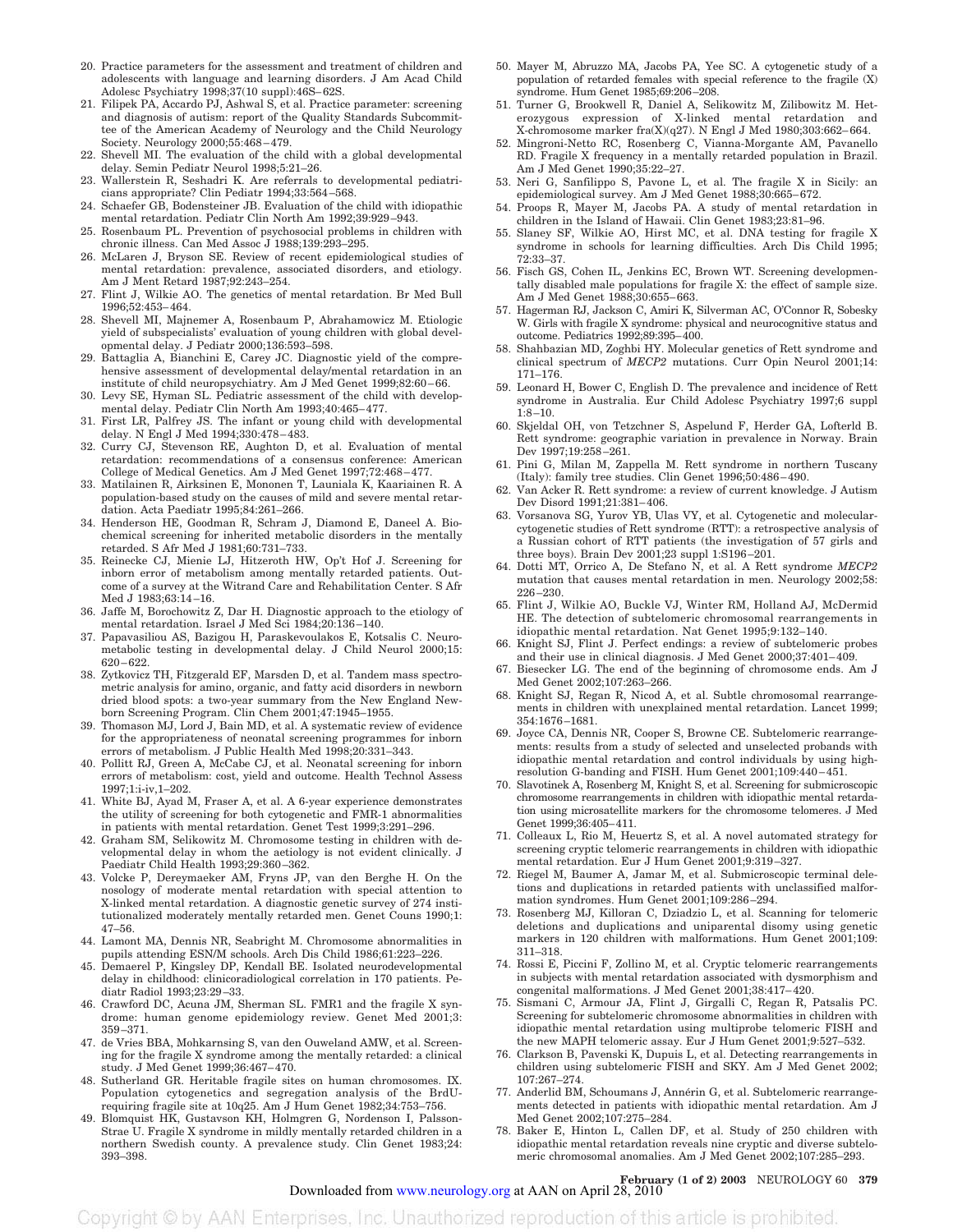- 79. de Vries BB, White SM, Knight SJ, et al. Clinical studies on submicroscopic subtelomeric rearrangements: a checklist. J Med Genet 2001;38: 145–150.
- 80. Needleman HL, ed. Human lead exposure. Boca Raton: CRC Press, 1992.
- 81. Centers for Disease Control and Prevention. Childhood Lead Poisoning Prevention Program. Available at: http://www.cdc.gov/nceh/lead/ lead.htm. Accessed October, 2002.
- 82. Byers RK, Lord EE. Late effects of lead poisoning on mental development. Am J Dis Child 1943;66:471– 494.
- 83. Bellinger DC, Stiles KM, Needleman HL. Low-level lead exposure, intelligence and academic achievement: a long-term follow-up study. Pediatrics 1992;90:855.
- 84. de Silva PE, Christophers AJ. Lead level and children's intelligence: do low levels of lead in blood cause mental deficit? J Pediatr Child Health 1997;33:12–17.
- 85. Tong S. Lead exposure and cognitive development: persistence and a dynamic pattern. J Pediatr Child Health 1998;34:114 –118.
- 86. Mendelsohn AL, Dreyer BP, Fierman AH, et al. Low-level lead exposure and cognitive development in early childhood. J Dev Behav Pediatr 1999;20:425– 431.
- 87. Lamphear BP, Dietrich K, Auinger P, Cox C. Cognitive deficits associated with blood lead concentrations  $\leq 10$  microg/dL in US children and adolescents. Pub Health Rep 2000;115:521–529.
- 88. Lewendon G, Kinra S, Nelder R, Cronin T. Should children with developmental and behavioral problems be routinely screened for lead? Arch Dis Child 2001;85:286 –288.
- 89. Kahn CA, Kelly PC, Walker Jr WO. Lead screening in children with attention deficit hyperactivity disorder and developmental delay. Clin Pediatr 1995;34:498 –501.
- 90. Guide to clinical preventive services. Screening for elevated lead levels in childhood and pregnancy. 2nd ed. Baltimore: Williams & Wilkins, 1996;247–267.
- 91. Screening children for lead exposure in Canada. Ottawa, Canada: Health Canada, 1994;268 –288.
- 92. American Academy of Pediatrics. Screening for elevated blood lead levels. American Academy of Pediatrics Committee on Environmental Health. Pediatrics 1998;101:1072–1078.
- 93. Tarim OF, Yordam N. Congenital hypothyroidism in Turkey: a retrospective evaluation of 1000 cases. Turk J Pediatr 1992;34:197–202.
- 94. Illicki A, Larsson A. Psychomotor development of children with congenital hypothyroidism diagnosed by neonatal screening. Acta Paediatr Scand 1988;77:142–147.
- 95. Willi SM, Moshang Jr T. Results of screening tests for congenital hypothyroidism. Pediatr Clin North Am 1991;38:555–566.
- 96. Al-Qudah AA. Screening for congenital hypothyroidism in cognitively delayed children. Ann Trop Pediatr 1998;18:285–288.
- 97. Yaqub BA. Subacute sclerosing panencephalities (SSPE): early diagnosis, prognostic factors and natural history. J Neurol Sci 1996;139: 227–234.
- 98. Franceschetti S, Antozzi C, Binelli S, et al. Progressive myoclonus epilepsies: an electroclinical, biochemical, morphological and molecular genetic study of 17 cases. Acta Neurol Scand 1993;87:219 –223.
- 99. Echenne B, Cheminal R, Rivier F, Negre C, Touchon J, Billiard M. Epileptic electroencephalographic abnormalities and developmental dysphasias: a study of 32 patients. Brain Dev 1992;14:216 –225.
- 100. Sheth RD. Electroencephalogram in developmental delay: specific electroclinical syndromes. Semin Pediatr Neurol 1998;5:45–51.
- 101. Moeschler JB, Bennett FC, Cromwell LD. Use of the CT scan in the medical evaluation of the mentally retarded child. J Pediatr 1981;98: 63– 65.
- 102. Lingam S, Read S, Holland IM, Wilson J, Brett EM, Hoare RD. Value of computerized tomography in children with non-specific mental subnormality. Arch Dis Child 1982;57:381–383.
- 103. Schouman-Claeys E, Picard A, Lalande G, et al. Contribution of computed tomography in the aetiology and prognosis of cerebral palsy in children. Br J Radiol 1989;62:248 –252.
- 104. Kolawole TM, Patel PJ, Mahdi AH. Computed tomographic (CT) scans in cerebral palsy (CP). Pediatr Radiol 1989;20:23–27.
- 105. Bouhadiba Z, Dacher J, Monroc M, Vanhulle C, Menard JF, Kalifa G. MRI of the brain in the evaluation of children with developmental delay. J Radiol 2000;81:870 – 873.
- 106. Truwit CL, Barkovich AJ, Koch TK, Ferriero DM. Cerebral palsy: MR findings in 40 patients. AJNR Am J Neuroradiol 1992;13:67–78.
- 107. Van Bogaert P, Baleriaux D, Christophe C, Szliwowski HB. MRI of patients with cerebral palsy and normal CT scan. Neuroradiology 1992;34:52–56.
- 108. Gabrielli O, Salvolini U, Coppa GV, et al. Magnetic resonance imagining in the malformative syndromes with mental retardation. Pediatr Radiol 1990;21:16 –19.
- 109. Yokochi K, Aiba K, Horie M, et al. Magnetic resonance imaging in children with spastic diplegia: correlation with the severity of their motor and mental abnormality. Dev Med Child Neurol 1991;33:18 –25.
- 110. Routine preschool screening for visual and hearing problems. Canadian guide to clinical preventive health care. Ottawa: Health Canada, 1994;298 –304. From the National Guideline Clearinghouse. Available at: http://www.guideline.gov/index.asp. Accessed October, 2002.
- 111. Guide to clinical preventive services. Screening for visual impairment. 2nd ed. Baltimore: Williams & Wilkins, 1996;373–382. From the National Guideline Clearinghouse. Available at: http://www.guideline- .gov/index.asp. Accessed October, 2002.
- 112. American Academy of Ophthalmology. Pediatric eye evaluations. 1997. From the National Guideline Clearinghouse. Available at: http:// www.guideline.gov/index.asp. Accessed October, 2002.
- 113. Early identification of hearing impairment in infants and young children. NIH Consensus Statement 1993, Mar 1–3;11(1):1–24. Bethesda: National Institute on Deafness and Other Communication Disorders (NIDCD), 1997. From the National Guideline Clearinghouse. Available at: http://www.guideline.gov/index.asp. Accessed October, 2002.
- 114. Menacker SJ. Visual function in children with developmental disabilities. Pediatr Clin North Am 1993;40:659 – 674.
- 115. Folsom RC, Diefendorf AO. Physiologic and behavioral approaches to pediatric hearing assessment. Pediatr Clin North Am 1999;46: 107–120.
- 116. Warburg M. Visual impairment among people with developmental delay. J Intellect Disabil Res 1994;38:423– 432.
- 117. Bachman JA, Bachman WG, Franzel AS, Marcuss MC. Preteaching developmentally delayed preschoolers to aid vision screening. Optom Vis Sci 1994;71:713–716.
- 118. Kwok SK, Ho PC, Chan AK, Gandhi SR, Lam DS. Ocular defects in children and adolescents with severe mental deficiency. J Intellect Disabil Res 1996;40:330 –335.
- 119. Williamson WD, Desmond MM, Andrew LP, Hicks RN. Visually impaired infants in the 1980s: a survey of etiologic factors and additional handicapping conditions in a school population. Clin Pediatr 1987;26: 241–244.
- 120. Haggard M. Screening children's hearing. Br J Audiol 1992;26:  $209 - 215$ .
- 121. Rupa V. Dilemmas in auditory assessment of developmentally retarded children using behavioural observation audiometry and brain stem evoked response audiometry. J Laryngol Otol 1995;109:605– 609.
- 122. Richardson MP, Williamson TJ, Lenton SW, Tarlow MJ, Rudd PT. Otoacoustic emissions as a screening test for hearing impairment in children. Arch Dis Child 1995;72:294–297.
- 123. Vohr BR, Carty LM, Moore PE, Letourneau K. The Rhode Island Hearing Assessment Program: experience with statewide hearing screening. J Pediatr 1998;133:353–357.